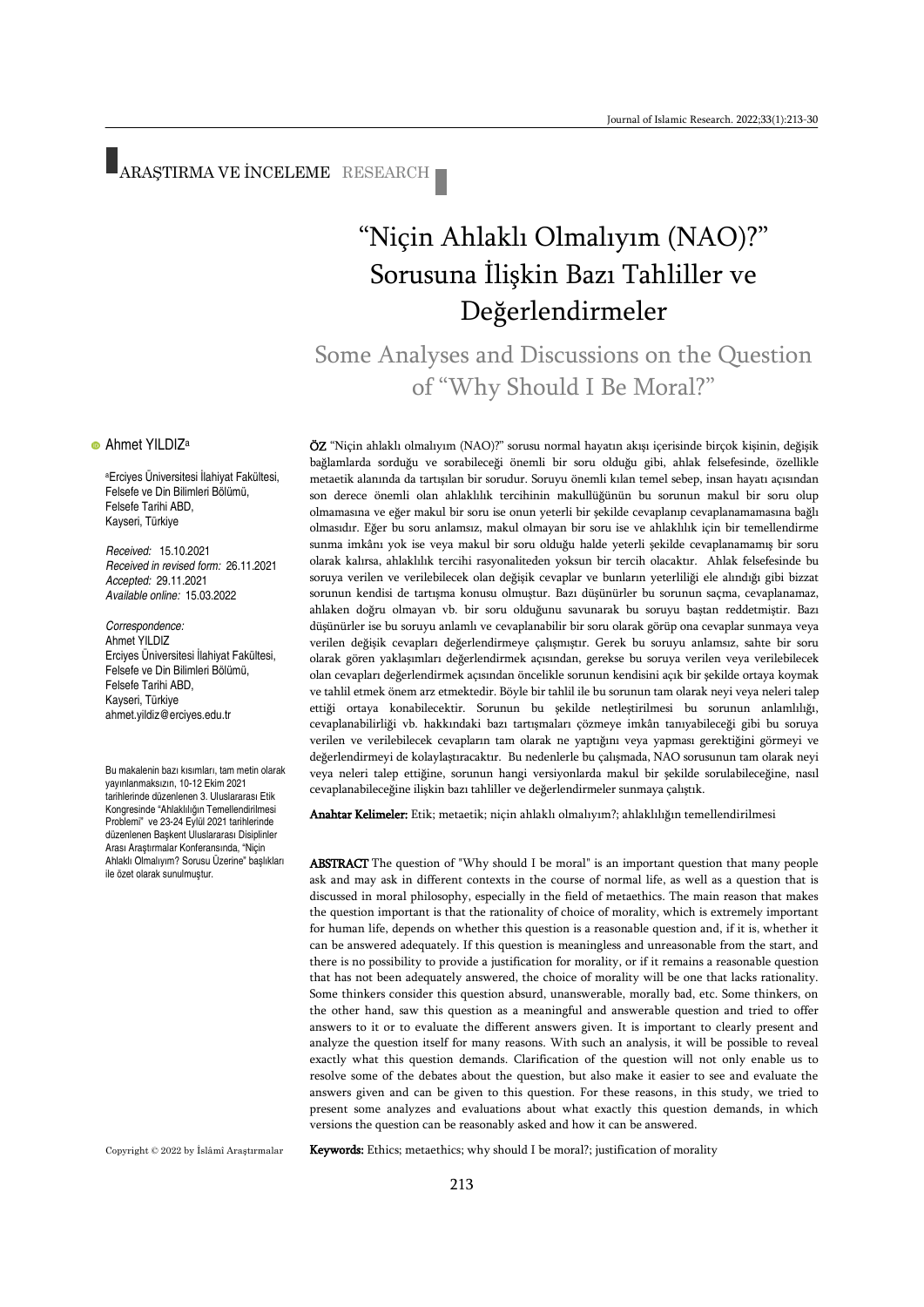1

 $\overline{a}$ 

#### EXTENDED ABSTRACT

In this study, we tried to present some analyzes and discussions about what exactly the "Why Should I Be Moral?" question demands, in which versions the question can be reasonably asked and how it can be answered. In conclusion, we can say that the most appropriate and reasonable interpretation of this question is to understand it as a demand for demonstration of rationality of morality. To understand this question in this way would not make the mistake of starting with an assumption against morality from the outset, since it does not contain or imply assumptions that morality is not rational in itself, but can be rational if it can be justified by nonmoral reasons. In addition, we can say that understanding this question in this way will also be beneficial in terms of eliminating the objections of thinkers who oppose this question with certain sensitivities regarding morality and reducing misunderstandings about the question. One can attempt to answer to this question by looking at whether it arises under normal conditions or with the assumption of conflict and by clarifying which of the three meanings of morality such as morality in singular actions, living a moral life, being a virtuous person, is meant by morality in the question. When trying to answer this question in normal conditions, first of all, it can be tried to show that morality in all three senses is rational on its own. This can be done by showing clear examples that moral considerations are good practical reasons in individual cases, by appealing to an understanding of practical rationality to demonstrate this, and by refuting theories of practical rationality that exclude the possibility that moral considerations in themselves can provide good practical reasons. Similarly, when morality is taken to mean living a moral life and being a virtuous person, in normal conditions, the rationality of morality can be demonstrated by showing that living a moral life and being a virtuous person is valuable in itself, and being valuable in itself can give good reasons. This can be done, again, by appealing to clear examples and defending a theory of practical rationality which accept this judgement against its opponents. If morality can be shown to be rational in itself in these ways, we can say that there will be a sufficient answer to this question that normally arises. In such cases, showing that morality is supported by other nonmoral reasons can be taken as a factor that strengthens its rationality, and it can also be a factor for the rational subject's being moral in a more comfortable way. In cases where the question arises with the belief that there is conflict, an obvious way of answering this question is to reveal that the belief that morality and other normative areas, especially self-interest, are in conflict is false. Another way of answering this question in conflict situations is to try to argue that it is more rational to choose morality even if such conflicts are real. This can be done on the basis that moral reasons take precedence over other reasons in cases of singular action. In terms of morality as moral life and being a virtuous person, it can be done by showing that their value is much greater when compared to other rival lifestyles and personality models, so it is more rational to prefer them. As a result, since it is theoretically possible to demonstrate the rationality of morality, it seems clear that the choice of morality can be a rational choice. Of course, in order to demonstrate that this is rational, the indicated answers must be given and they must be justified.

için ahlaklı olmalıyım (NAO)?" sorusunun her insanın hayatında sorması doğal ve muhtemel olan, özellikle ahlakın taleplerini yerine getirmenin zor ve kişinin çıkarları açısından maliyetli olduğu zamanlarda sorulması daha muhtemel olan bir soru olduğunu söyleyebiliriz. Bu soru ahlaklılığa veya ahlakın taleplerini yerine getirmenin zor ve kişinin çıkarları açısından maliyetli olduğu zamanlarda sorulması daha muhtemel olan bir soru olduğunu söyleyebiliriz. Bu soru ahlaklılı gibi, ahlaka son derece bağlı bir ruh haleti içerisinde de sorulabilir.<sup>1</sup> Paul Taylor (1923-2015) tarafından onun ahlak için merkeziliğini vurgulayacak şekilde "nihai soru" <sup>2</sup> olarak isimlendirilen bu soru, Korsgard tarafından ise "normativ soru"<sup>3</sup> olarak isimlendirilmiştir. Bu sorunun felsefe tarihindeki açık izlerini Platon'un (MÖ. 424-347) Devlet isimli eserinin ikinci kitabına kadar götürmek mümkündür. Burada Glaucon ve Adeimantus'un Sokrates tarafından karşılanmasını istediği ahlaklılığın ahlaksızlığa karşı savunulması talebinin NAO sorusunun en azından bir versiyonuna karşılık geldiğini söyleyebiliriz.<sup>4</sup> NAO sorusu Platon'dan itibaren merkezi bir soru olmuştur. Bu soruya ikna edici cevaplar sunmaya çalışan filozoflar olduğu gibi özellikle 19. yüzyıldan itibaren bu soru bazı etkili ve meşhur filozoflar tarafından değişik gerekçelerle reddedilmiştir.<sup>5</sup> Bu soruyu bu şekilde reddeden önde gelen düşünürler

<sup>&</sup>lt;sup>1</sup> J. L. A. Garcia, "On 'Justifying' Morality", *Metaphilosophy,* 1986, Volume: 17, No: 4, p. 215; John J. Tilley, "Dismissive Replies to 'Why Should I Be Moral?", Social Theory and Practice, 2009, Volume: 35, No: 3, p. 341; Brian K. Powell, "Kant and Kantians on 'The Normative Question'", Ethical Theory and Moral Practice, 2006, Volume: 9, No: 5, p. 536.

<sup>&</sup>lt;sup>2</sup> Louis P.Pojman, Ethics, Discovering Right and Wrong, Wadsworth Publishing, Fifth Edition, Belmont 2006, p. 182; Paul Taylor, Problems of Moral Philosophy, Wadsworth Publishing, Belmont 1978, p. 483.

<sup>&</sup>lt;sup>3</sup> Christine M. Korsgaard, *The Sources of Normativity*, Cambridge University Press, Cambridge 1996, p. 10.

<sup>&</sup>lt;sup>4</sup> Platon, Devlet, çev. Selahattin Hilav, EOS Yayınevi, Ankara 2007, 358b-367e, s. 436-446; Peter Singer, Why Should I Be Moral, University of Melbourne, Department of Philosophy, Master Degree Thesis for Art, Melbourne 1969, p. 3.

<sup>&</sup>lt;sup>5</sup> Peter Singer, Why Should I Be Moral, 2, 4, 52; John J. Tilley, "Reasons, Rational Requirements, and the Putative Pseudo-Question 'Why Be Moral?", Synthese, 2008, Volume:161, No: 2, p. 309.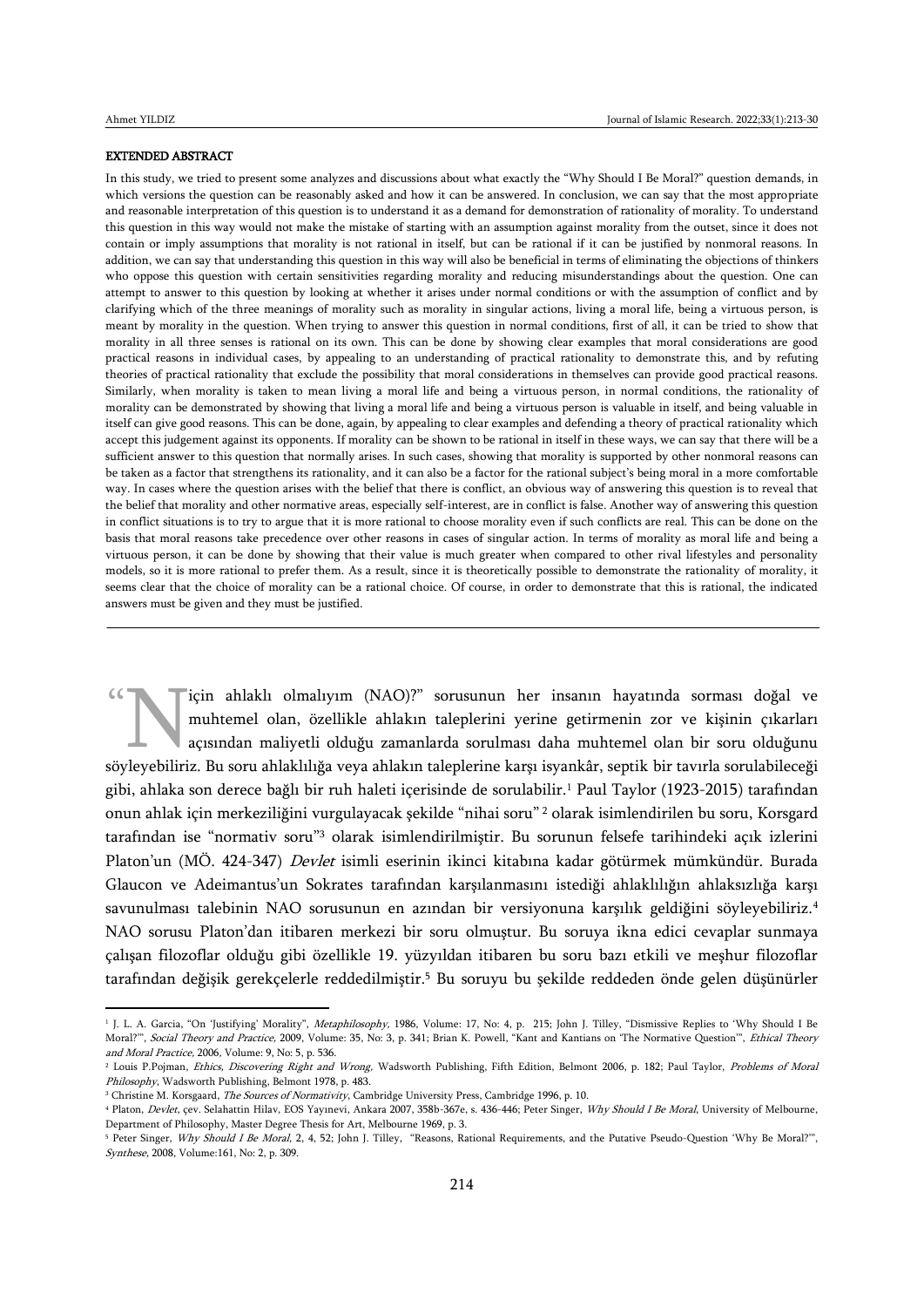$\overline{a}$ 

arasında genelde F. Herbert Bradley (1846-1924), H. Arthur Prichard (1846-1924), Stephen E. Toulmin (1922-2009), John Hospers (1918-2011), Dan Brock (1937-2020), J. C. Thornton zikredilir.<sup>6</sup>

NAO sorusunun makul, gerçek bir soru olup olmaması ve yeterli bir şekilde cevaplanıp cevaplanamaması, felsefî bir tartışma konusu olması açısından önemli olduğu gibi, ahlaklılığı tercihin rasyonalitesi açısından da çok önemlidir. Zira NAO sorusu ahlaklılığın rasyonalitesi hakkında bir soru olduğundan ahlaki bir hayat yaşamanın akla dayalı bir karar mı yoksa keyfi bir tercih mi olduğu bu soruya verilecek cevaplara bağlı olacaktır.<sup>7</sup> NAO sorusu baştan reddedildiği ve ahlaklılık için herhangi bir rasyonel temellendirme imkânı dışlandığı zaman, insan hayatı açısından son derece önemli bir karar olan ahlaklı olma veya olmama kararı rasyonel temelden yoksun, değişik arızi etkenlere bağlı bir tercih haline gelecektir. Bu durumda ahlaklılığı benimseme hususunda kuşkuları veya reddedici tavırları olan kişileri rasyonel gerekçe ile ikna etme imkânı kalmayacaktır. Ayrıca, NAO sorusunu baştan dışlamanın kişinin ahlaklılığı benimsemesi açısından da olumsuz etkiye sahip olacağı söylenebilir. Eğer ahlaklılık herhangi bir rasyonel temellendirme imkanından yoksun ise ahlaklılığı benimsemek çocukça, dayanaksız, dışarıdan gelen yönlendirmelere teslim olunarak yapılan bir tercih olacaktır. Bu şekildeki bir tercihin rasyonel bireyin iç dünyasında gerçekten yerleşmesi ve samimi bir şekilde sürdürülmesi zor görünür. Bu işaret edilen olumsuzlukların, NAO sorusunun makul ve uygun bir soru olduğunu kabul edip, ona yeteri kadar güçlü, ikna edici cevapların verilememesi durumunda da söz konusu olacağını söyleyebiliriz. Tüm bu gerekçelerle NAO sorusunun makul, uygun bir soru olup olmamasının ele alınmasının ve bir sonraki adım olarak da eğer makul bir soru ise ona yeterli cevaplar sunmanın teorik açıdan olduğu kadar, pratik hayattaki ahlaklılık tercihinin rasyonalitesi açısından da son derece önemli olduğunu söyleyebiliriz.

### 1. NAO SORUSUNUN ANLAMINI NETLEŞTİRMEYE YÖNELİK BAZI TAHLİLLER VE DEĞERLENDİRMELER

NAO sorusunun son derece doğal, çoğu insan için kaçınılmaz ve ahlak felsefesi literatüründe çok tartışılan, merkezi bir soru olmasına rağmen içerisinde çok anlamlılıklar barındıran, tam olarak neyi talep ettiği açık olmayan bir soru olduğunu söyleyebiliriz.<sup>8</sup> Bu çok anlamlılıkların giderilerek bu soru ile talep edilen şeyin ne olduğunu tam olarak ortaya koymak, sorunun kendisi hakkındaki bazı tartışmaları değerlendirmek, literatürde ona verilen cevapları değerlendirmek ve soruya cevap vermek için takip edilebilecek yollara işaret etmek açısından son derece önemlidir.

<sup>&</sup>lt;sup>6</sup> Peter Singer, Why Should I Be Moral, 4, 52; John J. Tilley, "Is 'Why Be Moral?' A Pseudo-Question?: Hospers and Thornton on the Amoralist's Challenge", Pacific Philosophical Quarterly, 2006, p. 549, 565; Kai Nielsen, "Is 'Why Should I Be Moral?' An Absurdity?", Australasian Journal of Philosophy, 1958, Volume: 36, No: 1, p. 26.

NAO sorusuna karşı çıkanlar içerisinde ismi sıklıkla zikredilen düşünürlerden birisi H. Arthur Prichard (1846-1924)'dır. Onun bu konuda başvurulan eseri "Does Morality Rest On A Mistake" isimli eseridir. Fakat aslında birçok araştırmacının dikkat çektiği üzere Prichard bu makalesinde burada ele alınan manadaki NAO sorusunun uygunsuz bir soru olduğunu savunmaz. Onun burada uygunsuz gördüğü soru "benim ahlaki ödevim olduğunu düşündüğüm şeyler, gerçekten benim ahlakî ödevim midir?" sorusudur. O bizim ahlaki sezgilerimizin temellendirilmesine yönelik bir talebin ve teşebbüsün hatalı olduğunu savunmaktadır. Onun makalesinin başlığında ima ettiği yaygın hata temel ahlaki sezgilerimiz için bir temellendirme talep etme ve arama hatasıdır. Aslında Prichard bu makalesinde genel sezgici yaklaşımını ortaya koymakta ve savunmaya çalışmaktadır. Bkz. H. Arthur Prichard, "Does Moral Philosophy Rest on a Mistake", Moral Writings, ed. Jim MacAdam, Oxford University Press, Oxford 2002, p. 19-20; Peter Singer, Why Should I Be Moral, p. 60; Mark C. Overvold, "Morality, Self-Interest, and Reasons for Being Moral", Philosophy and Phenomenological Research, 1984, Volume: 44, No:4, p. 493; Peter Singer, Why Should I Be Moral, p. 60; Nary Mothersill, "Duty", The Encyclopedia of Philosophy, ed. Paul Edwards, Collier-Macmillian, New York 1967, p. 444.

<sup>7</sup> Louis P. Pojman, Ethics, Discovering Right and Wrong, 182; Peter Singer, Why Should I Be Moral, p. 16; Paul Taylor, Problems of Moral Philosophy, p. 483.

<sup>8</sup> Mark C. Overvold, "Morality, Self-Interest, and Reasons for Being Moral", p. 493.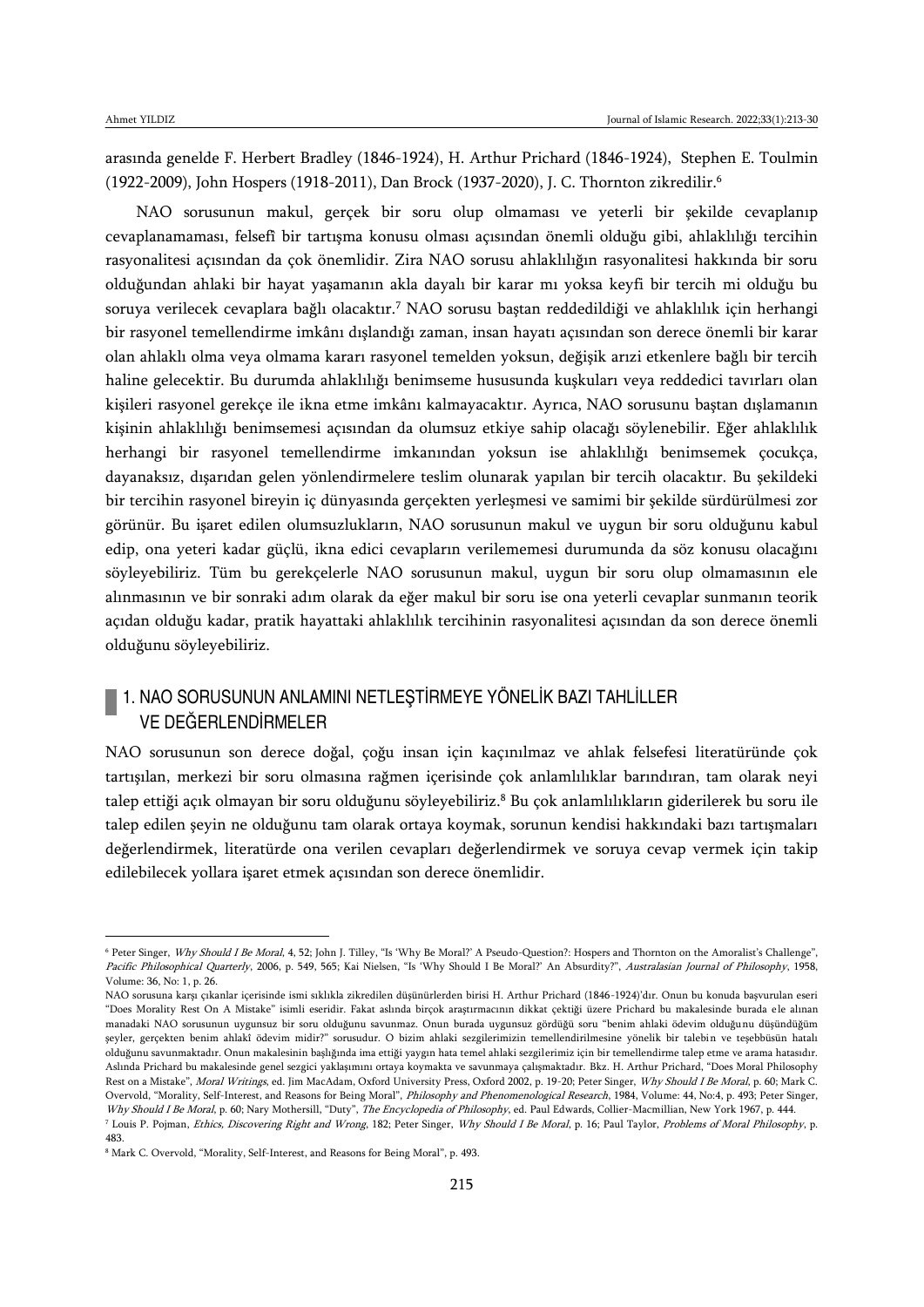Her şeyden önce, NAO sorusu bir kişinin ahlaklı olmanın ne olduğunu, ahlaki ödevlerin ne olduğunu bildikten sonra sorabileceği bir sorudur.<sup>9</sup> Zira ahlaklılığın ne olduğunu bilmeden, NAO sorusunu sormak çok anlamlı gözükmez. Eğer nihilizmin savunduğu gibi ahlaki dil tamamen yanılsama ise veya septisizmin savunduğu gibi nelerin ahlaken doğru veya yanlış olduğunu asla bilemiyorsak bu soruyu sormak anlamsız olacaktır. Ayrıca NAO sorusunun hayatına yön vermek isteyen bir kişi tarafından sorulabileceği düşünüldüğünde, bu sorunun "ahlaklı olmayı" kişinin seçebileceği, başarabileceği bir durum olarak varsaydığını da söyleyebiliriz.<sup>10</sup> Eğer ahlaklı olmak bireyin hiçbir şekilde başaramayacağı, kendi elinde olmayan bir durum olsaydı bu soruyu pratik önemi olan bir soru olarak sormak anlamlı olmazdı.

NAO sorusu ile ilgili olarak işaret edilmesi gereken başka bir genel husus, bu sorunun ahlakın içerisinden sorulan bir soru değil, ahlakın dışından sorulan bir soru olduğudur.<sup>11</sup> Zira ahlakın içerisinden sorulan bir soru nelerin ahlaken doğru veya yanlış olduğu ve bunun niçin böyle olduğu şeklindeki sorularla ifade edilebilir. Bu tür sorulara cevap vermek belirli normatif etik teorilerini geliştirmeyi gerektirir. NAO sorusu ise ahlakın içerisindeki bu tür sorular cevaplandıktan sonra, ahlaki olarak doğruluğu belirlenmiş ve temellendirilmiş olan şeyi niçin yapmak gerektiği veya niçin bu ahlaki doğruları hayatında benimseyen bir kişi olmak gerektiği hakkındaki bir sorudur.

NAO sorusundaki çok anlamlılığı gidermek için dikkat edilmesi gereken noktalardan birisi sorunun hangi özne bağlamında sorulduğudur. Bu açıdan bu sorunun tekil şahıs açısından, yani tekil bir özne tarafından sorulan bir soru olduğuna dikkat edilmelidir. Bu soru "Niçin ahlaklı olmalıyım?" veya "Belirli bir durumdaki tekil bir özne niçin ahlaklı olmalıdır?" şeklinde sorulan bir sorudur. Bu durumda NAO sorusunun "Niçin ahlaklı olmalıyız?", "Toplum için, insanlık için ahlak niçin gereklidir?" sorularından farklı bir soru olduğu açığa çıkacaktır.<sup>12</sup> Birinci soru türleri tekil şahıs kalıbı ile, bireyin niçin ahlaklı olması gerektiğini sorarken, ikinci tür soru tipleri, bir toplumun veya genel olarak insanlığın niçin ahlaklı olması gerektiğini sormaktadır. Bu iki soru tipinin farklı şeyleri talep ettiği dikkate alınınca birisine verilen cevabın doğrudan veya zorunlu şekilde diğerine de ikna edici bir cevap olmayabileceği görülecektir. Özellikle "Niçin ahlaklı olmalıyız?" sorusuna verilen yeterli cevaplar doğrudan ve zorunlu şekilde NAO sorusuna da cevap olmayacaktır. Çünkü "Niçin ahlaklı olmalıyız?" sorusu bir toplumun veya genel olarak insanlığın niçin işleyen ahlaki bir kuruma sahip olması gerektiğine ilişkin temellendirme talep eden bir sorudur. Bu soruya cevap olarak ahlak kurumuna sahip olmanın toplumsal faydalarına işaret edilebilir. Fakat bu cevaplar tek başına bu şekilde işleyen bir ahlaki kurum içerisindeki bireyin niçin ahlaklı bir kişi olması gerektiği sorusuna doğrudan ve zorunlu cevap olmayabilir.<sup>13</sup> Bir kişi toplumsal açıdan ahlaklılığı desteklese ve bu açıdan verilen cevapları makul bulsa bile kendisi açısından NAO sorusunu, en azından onun bazı versiyonlarını hala sorabilir. Niçin ahlaklı olmalıyız sorusuna verilen bazı cevaplar NAO sorusuna da cevap imkânı sağlayabilse bile, bu doğrudan olmayacağından, iki cevap arasındaki bağlantının kurulması gerekecektir.

NAO sorusundaki çok anlamlılıkların ve belirsizliklerin bir kısmı "niçin" kelimesinden kaynaklanmaktadır. Çünkü niçin sorusu ile her şeyden önce, normatif gerekçe/haklı kılıcı gerekçe talep

<sup>9</sup> Mark C. Overvold, "Morality, Self-Interest, and Reasons for Being Moral", p. 494.

<sup>&</sup>lt;sup>10</sup> Kai Nielsen, "Why Should I Be Moral? Revisited", American Philosophical Quarterly, 1984, Volume: 21, No:1, p. 81.

<sup>&</sup>lt;sup>11</sup> Mark C. Overvold, "Morality, Self-Interest, and Reasons for Being Moral", p. 494.

<sup>12</sup> Kai Nielsen, "Is 'Why Should I Be Moral?' An Absurdity?", p. 31.

<sup>&</sup>lt;sup>13</sup> Kai Nielsen, "Why Should I Be Moral? Revisited", p. 84; L. P. Pojman, Ethics, Discovering Right and Wrong, p. 181-182.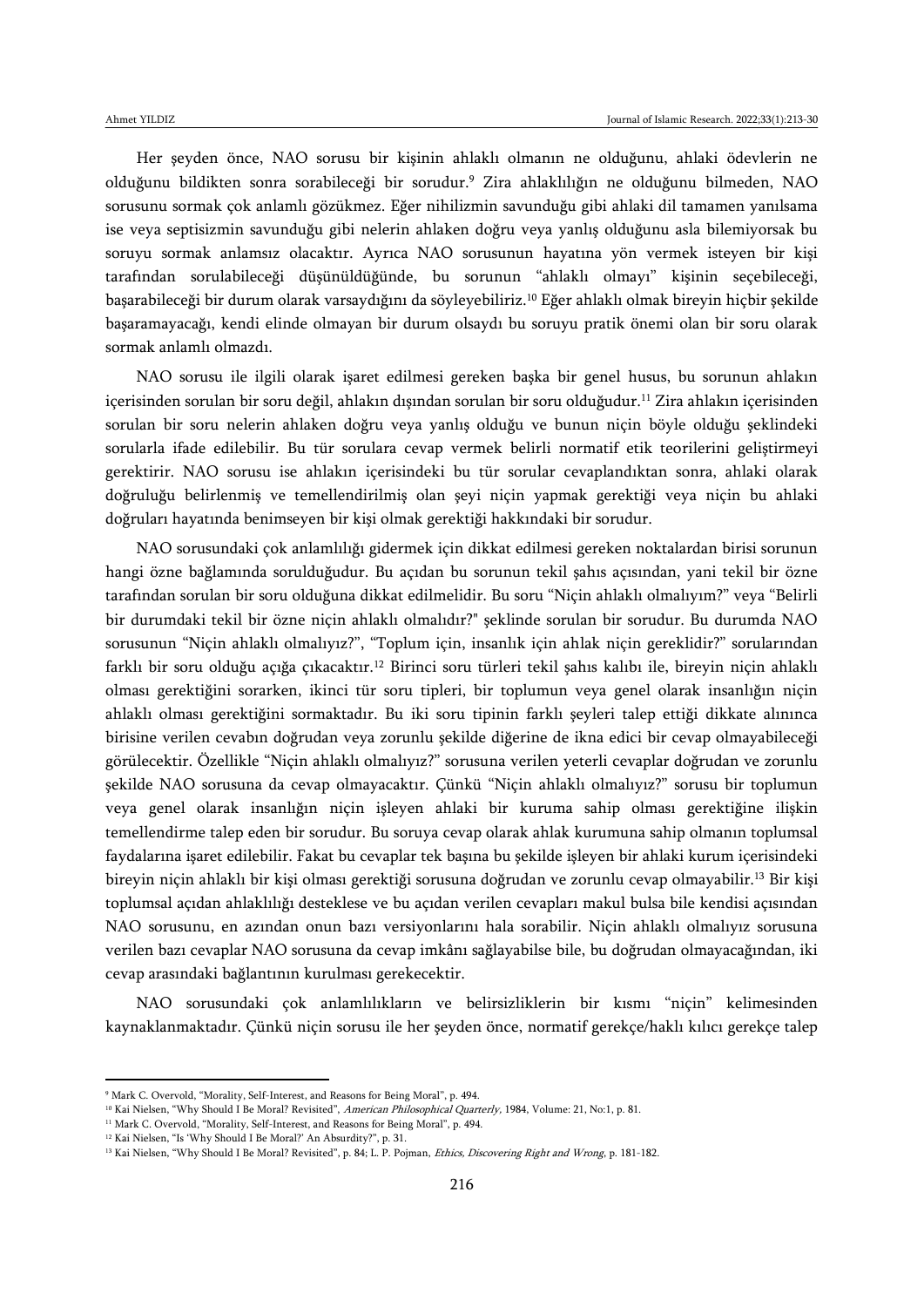edilebileceği gibi, motive edici gerekçe/motivasyon da talep edilebilir.<sup>14</sup> Her ne kadar bu iki gerekçe arasında bağlantı olsa da iki talep farklıdır. Haklı kılıcı gerekçe talebi söz konusu eylemin, durumun makullüğünü, onu yapmanın veya benimsemenin akli açıdan haklılığını desteklemeye yönelik gerekçedir. Bu tür gerekçelerin aynı zamanda motivasyon kaynağı olmasını, motive edici gerekçe olabilmesini beklemek de makuldür. Fakat motivasyonun veya motive edici gerekçelerin tek kaynağı iyi normatif gerekçeler değildir. Bir kişiyi bir şeyi yapmaya veya belirli bir karakterde kişi olmaya ona haklı kılıcı, iyi gerekçeler sunmaksızın da rüşvet, kandırma, tehdit vb. ile motive etmek mümkündür. Diğer yandan haklı kılıcı gerekçelerin özne için motive edici gerekçe olarak işlev görmemesi de mümkündür. Bu ayrım göz önünde bulundurulduğu zaman, NAO sorusunun ahlaklı olmak için birinci planda normatif/haklı kılıcı bir gerekçe talep ettiğini,<sup>15</sup> ama aynı zamanda bu sorunun pratik bir soru olduğu göz önünde bulundurulduğunda, bu normatif gerekçelerin motivasyon kaynağı olma imkanı olan gerekçeler olduğunu söyleyebiliriz.

NAO sorusundaki "niçin" kelimesi ile bir şeyin makullüğünü, rasyonel açıdan gerekliliğini ortaya koyan haklı kılıcı gerekçeler talep edildiği anlaşılınca, buradaki gerekliliği ahlaki gereklilik olarak anlayıp bu soruyu baştan reddeden bazı yaklaşımların çok makul olmadığını söylemek mümkün olacaktır. Toulmin gibi bazı düşünürler NAO sorusunun tekil durumlarda sorulacak bir versiyonu olan "Ahlaken doğru olan şeyi niçin yapmalıyım?" sorusunun mantıksal açıdan saçma olduğunu savunmuşlardır. Toulmin bu iddiasını gereklilik ve doğruluk kelimelerinin aslında aynı durumlarda ortaya çıktığı ve aynı amaca hizmet ettiği şeklindeki kabulü ile desteklemeye çalışmıştır. Ona göre ahlaken doğru olan şey dışında yapılması gereken başka bir şey olduğunu ileri sürmek kendi kendisi ile çelişiktir. Bunu iddia etmek "bazı zümrüt şeylerin yeşil olmayabileceği" iddiası gibi saçmadır. Bu durumda ona göre NAO sorusunu sormak, aynen "Niçin tüm al şeyler kırmızıdır?" sorusunu sormak kadar mantıksızdır.<sup>16</sup> Buradaki hatanın gerekliliği sadece ahlaki gereklilikten ibaret görmek, gerekliliğin ahlaki gereklilik dışında bir kullanımının olduğunu gözden kaçırmak olduğunu söyleyebiliriz.<sup>17</sup> Gereklilik sadece ahlaki gereklilikle sınırlandırılınca, "Ahlaken doğru olan şeyi niçin yapmam gerekir?", sorusu, "Ahlaken yapmam gereken şeyi yapmam ahlaken niçin gerekir?" sorusuna denk olmaktadır ve bu sorunun, cevabı zaten açık olan, anlamsız bir soru olduğu söylenebilir. Fakat NAO sorusundaki "gerekliliğin" ahlaki gereklilik olması zorunlu değildir. Çünkü ahlaki alana ait olmayan gereklilikler de vardır. Örneğin bazı şeyleri yapmak öz çıkar açısından gerekli olabilir, bazı şeyler yasal açıdan gerekli olabilir vb. Dahası aslında gereklilik tüm bu alt alanları kuşatacak şekilde rasyonel gereklilik olarak anlaşılabilir. Gerekliliğin bu farklı anlamları göz önünde bulundurulunca, "Ahlaken yapılması doğru olan şeyi niçin yapmam gerekir?" sorusunun, "Ahlaken yapılması gerekli olan şeyi, niçin ahlak dışı gereklilik alanları açısından, rasyonel açıdan yapmam gerekir?" şeklinde sorulabileceği görülür.

NAO sorusunu doğru anlamak için sorudaki "ahlaklı olmak" unsurunun tam olarak ne anlama geldiğinin veya gelebileceğinin netleştirilmesi de son derece önemlidir. NAO sorusu ve ona verilen cevaplar hakkındaki birçok tartışmanın bu soruda "ahlaklı olmak" ile kast edilenin tam olarak ne

<sup>&</sup>lt;sup>14</sup> Mark C. Overvold, "Morality, Self-Interest, and Reasons for Being Moral", p. 494; David Gauthier, "Reason to Be Moral?", Synthese, 1987, Volume: 72, No: 1, p. 9.

<sup>&</sup>lt;sup>15</sup> John J. Tilley, "Dismissive Replies to 'Why Should I Be Moral?"", p. 353.

<sup>&</sup>lt;sup>16</sup> Stephen E. Toulmin, An Examination of The Place of Reason in Ethics, Cambridge University Press, Cambridge 1953, p. 162; Kai Nielsen, "Is 'Why Should I Be Moral?' An Absurdity?", 26. Fakat Toulmin'in de "ahlaken doğru olan şeyi niçin yapmalıyım" sorusunu literal anlamda, bir açıdan anlamsız görmesine rağmen, bu sorunun "manevi-dini" anlamda sorulup, uygun şekilde cevaplanabileceğini kabul eder gözüktüğüne işaret etmemiz gerekir. Bkz. Stephen Toulmin, An Examination of The Place of Reason in Ethics, p. 218-219.

<sup>&</sup>lt;sup>17</sup> Kai Nielsen, "Is 'Why Should I Be Moral?' An Absurdity?", p. 26; Kai Nielsen, "Why Should I Be Moral? Revisited", p. 9-11; Frank Snare, "Can a Moral Man Raise the Question, 'Should I Be Moral?'", Canadian Journal of Philosophy, 1975, Volume: 4, No: 3, p. 499.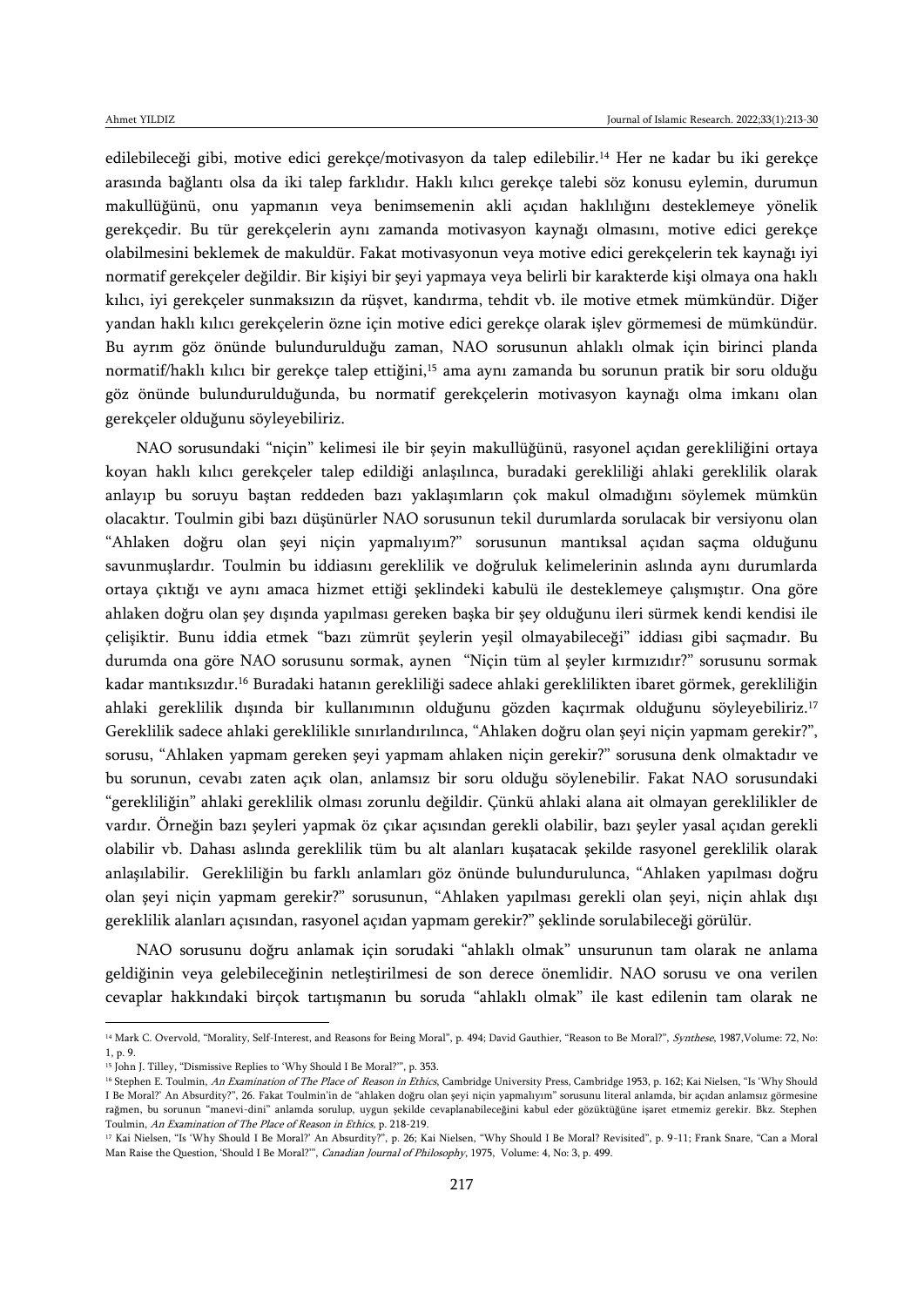olduğunun netleştirilmemesinden kaynaklandığını söyleyebiliriz. Ahlakı en genel anlamda insanın kendisi ve kendisi dışındaki başta diğer insanlar olmak üzere diğer varlıklarla ilişkisini yönlendirme özelliğine sahip değer ve ilkelerin bütünü olarak anlayabiliriz. Bu değer ve ilkeler, örneğin W. David Ross (1877-1971)'un vurguladığı, başkasına zarar vermeme, sözüne sadık olma, başkasına verilen zararı tazmin etme, kendini geliştirme, minnettarlık, yardımseverlik ve adalet ödevleri gibi detaylı ilkeler olarak alınabilir.<sup>18</sup> Veya ahlakın tüm içeriği bir takım daha genel ilkeler ile örneğin diğer insanların acısına duyarlı olma, onların özsel saygınlığını onaylama ilkesi ile<sup>19</sup>, Kant (1724-1804)'ın kategorik buyrukları ile<sup>20</sup>, bazı düşünürlerin dikkat çektiği tarafsızlık ilkesi<sup>21</sup> gibi daha genel ilke ve çerçevelerle belirlenebilir.

Ahlakın içeriği en genel şekilde belirlendikten sonra, NAO sorusundaki "ahlaklı olmak" unsuru farklı şekillerde anlaşılabilir. Ve bu farklı anlamalar, NAO sorusunun anlaşılma tarzı, bu soruya verilen veya verilebilecek cevaplar ve bunları değerlendirme açısından farklılık yaratacaktır. Bu açıdan bu sorudaki "ahlaklı olmak" ifadesi ilk olarak tekil eylem durumlarında ahlaklı olmak, ahlaklı davranmak manasında anlaşılabilir. Buna göre ahlaklı olmak spesifik bir durumda yukarıda belirtilen ahlaki ilkelere göre, onlara uygun şekilde eylemde bulunmak olarak anlaşılabilir. Burada ahlaklılığın bu manasına, başta Kant<sup>22</sup> olmak üzere birçok düşünürün bir eylemin ahlaki değere sahip olması için şart koştukları, ahlaki eylemi ahlaki gerekçeden dolayı yapma şartını da ekleyerek daha güçlü bir mana vermek mümkündür. NAO sorusunda ahlaklı olmak ifadesi tekil eylemlerde ahlaklı davranmak olarak anlaşıldığı zaman bu sorunun farklı şekillerde ortaya çıkması söz konusudur. Bu soru, bu durumda ahlaki düşünümlerin alakalı olduğu spesifik bir durumda "Niçin ahlakın taleplerine riayet etmeliyim?", "Ahlaken doğru olan şeyi niçin yapmalıyım?"<sup>23</sup> vb. şekillerinde anlaşılabilecektir. Örneğin "Arkadaşıma onunla ders çalışmaya söz verdim, ama niçin sözümü tutmalıyım?" veya "Yaşlı anne babamla ilgilenmem ahlakın gereği ama niçin bunu yapmalıyım?" şekillerinde ortaya çıkabilecektir. Diğer taraftan ahlaklı olmayı bu manada aldığımız zaman, NAO sorusu bu şekilde herhangi bir sınırlandırma, nitelendirme olmadan sorulabileceği gibi özellikle ahlakın talepleri ile öz çıkarın veya başka normatif alanların taleplerinin çatışır göründüğü durumlarda veya böyle bir çatışma varsayımı ile sorulabilir. Bu durumda bu soru, "Bir tarafta bir şeyi yapmam lehinde ahlaki gerekçem var ve diğer taraftan bu şeyi yapmamın aleyhinde başka gerekçem varken, örneğin ahlakın gerektirdiği şeyi yapmak menfaatim açısından zararlı iken niçin ahlakın taleplerini dinlemeliyim?" şeklinde anlaşılabilecektir. Örneğin, "Ahlak yaşlı büyüklerime karşı vefalı olmamı talep eder, fakat yaşlı insanlarla ilgilenmek zaman, enerji kaybı olması, zahmetli olması vb. açılarından benim kendi rahatımı, çıkarlarımı olumsuz etkileyebilir, bu durumda niçin vefalı davranmayı tercih etmeliyim?" şeklinde sorulabilir. Son olarak "ahlaklı olmanın" bu anlamı açısından NAO sorusunu ahlakın taleplerine her spesifik durumda riayet etmenin rasyonalitesini, rasyonel gerekliliğini sorgulayan bir soru olarak da anlayabiliriz. Bu durumda bu soru "Niçin, tüm çatışma durumlarını içerecek şekilde, her spesifik durumda, ahlakın taleplerine göre davranmalı, ahlaki gerekçeleri diğer tüm düşünümlerden üstün tutmalıyım?" şeklinde sorulabilir? Daha spesifik olarak örneğin, "Niçin her zaman her durumda dürüst olmalıyım, fedakâr olmalıyım, merhametli davranmalıyım?" vb. şekillerde sorulabilir.

<sup>&</sup>lt;sup>18</sup> W. David Ross, *The Right and The Good*, ed. Philip Stratton-Lake, Oxford University Press, Oxford 2002, p. 21-22.

<sup>&</sup>lt;sup>19</sup> Kai Nielsen, "Why Should I Be Moral? Revisited", p. 82.

<sup>&</sup>lt;sup>20</sup> Immanuel Kant, Ahlak Metafiziğinin Temellendirilmesi, Türkiye Felsefe Kurumu Yay., Ankara 2002, s. 38, 45, 52-53, 64-65.

<sup>&</sup>lt;sup>21</sup> Peter Singer, *Why Should I Be Moral*, p. 47.

<sup>22</sup> Immanuel Kant, Ahlak Metafiziğinin Temellendirilmesi, p. 11-12, s.13-14.

<sup>23</sup> Kai Nielsen, "Why Should I Be Moral? Revisited", p. 81.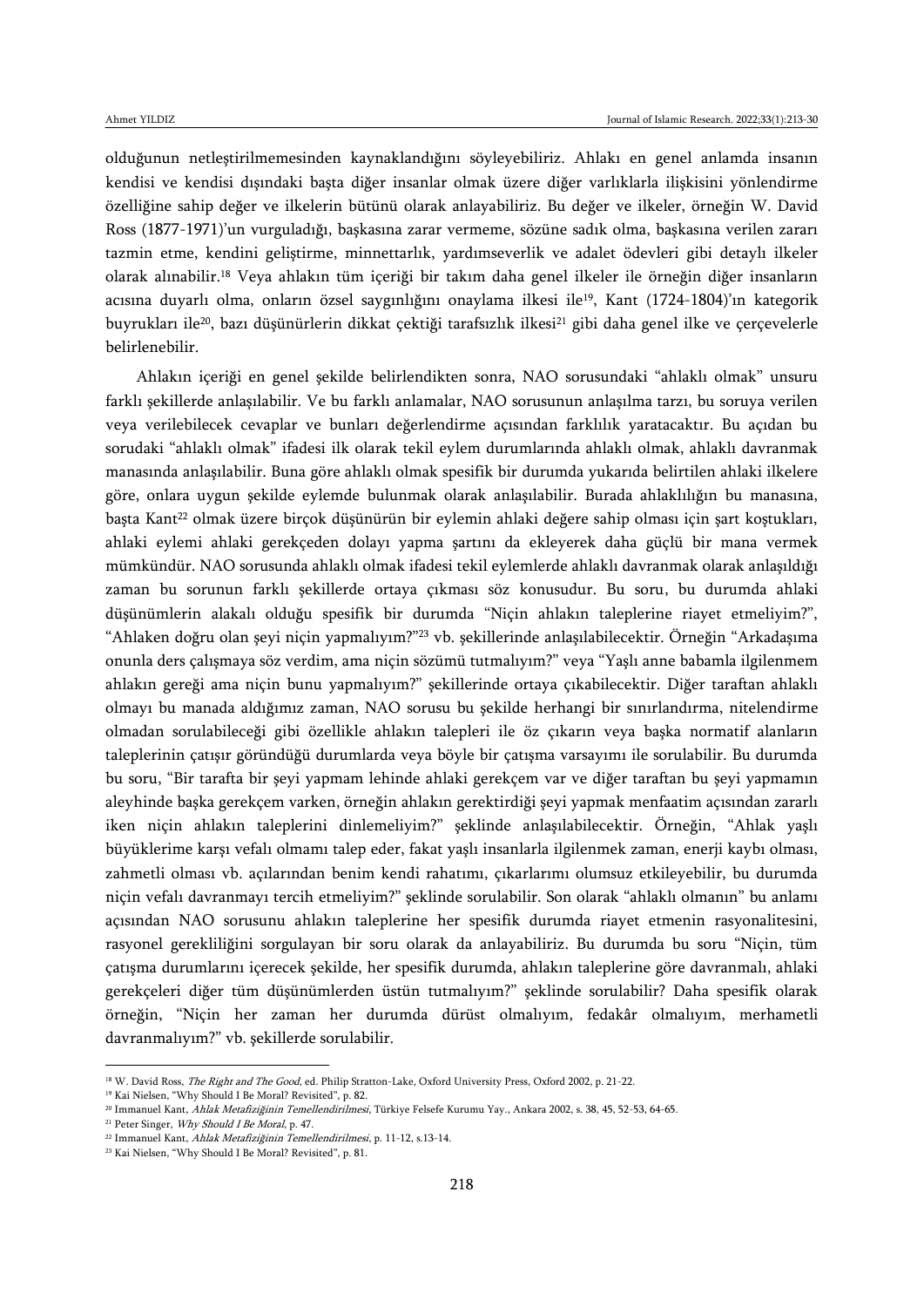İkinci olarak NAO sorusundaki "ahlaklı olmak" unsurunu, tekil durumlarda ahlakın gereğini yapmak olarak değil de, ahlakın temel ilkelerini bir hayat kılavuzu olarak benimsemek, ahlaklılığı yaşam tarzı olarak benimsemek şeklinde anlamak da mümkündür. Ahlaklılığı bu şekilde yaşam tarzı olarak benimsemeyi, ahlaklılık tarafından gerektirilen eylemleri sürekli ve düzenli bir şekilde yapmak olarak, her durumda ahlaki perspektifi göz önünde bulunduran bir yaşam tarzını benimsemek olarak anlayabiliriz. Ahlaklılığın bu manası, ahlaklı bir hayat tarzını kendi hatırı için benimseme şeklinde daha güçlü manada da anlaşılabilir. Bu anlama göre, NAO sorusu, "Niçin ahlaki ilkeleri bir hayat kılavuzu olarak benimsemeliyim?", "Niçin başka türden bir hayat tarzını değil de, ahlaki hayat tazını benimsemeliyim?", "Niçin ahlaki bakış açısını benimsemeliyim?"<sup>24</sup> şekillerinde sorulabilecektir. Daha spesifik olarak örneğin, "Niçin hayatımı dürüstlük, yardımseverlik, fedakârlık gibi temel ahlaki ilke ve değerler çerçevesinde şekillendirmeliyim?" vb. şekillerde sorulabilecektir. Diğer taraftan bu soru, ahlaklılığın bu manasında, yine çatışma varsayımı üzerinden ve çok daha genel bir şekilde de sorulabilir.

Son olarak NAO sorusundaki "ahlaklı olmak" ifadesi çok daha güçlü bir manada alınarak, ahlaklı karaktere sahip kişi olmak, erdemli kişi olmak şeklinde anlaşılabilir. Erdemli kişi ahlakın gerektirdiği şeyleri sadece belirli tekil durumlarda yapmakla yetinmeyen, ahlakı yaşam tarzı olarak benimseyip ahlakın taleplerini sürekli ve düzenli bir şekilde yapmanın da ötesine geçen bir kişi olarak anlaşılabilir. Erdemli kişi olmak manasında ahlaklı olmanın ahlaki ilkelere karşı onları diğer tüm düşünümlerden üstün tutma şeklindeki kişisel bir tutumu, bunları kişiliğe mal edip karakterin parçası haline getirmeyi içerdiği gibi ahlakın gereklerini belirli bir motivasyon ile yani ahlaki gerekçeden kaynaklanan bir motivasyon ile yapmayı da içerdiği söylenebilir.<sup>25</sup> Ahlaklı olmak, bu şekilde anlaşıldığı zaman NAO sorusu, "Niçin erdemli bir kişi olmalıyım?"<sup>26</sup>, "Niçin ahlaken ilkeli bir kişi olmalıyım?"<sup>27</sup> şekillerinde sorulabilir. Bu soru, ahlaklılığın bu manasında da çatışma varsayımı üzerinden ve çok daha genel bir şekilde sorulabilir.

NAO sorusundaki "niçin" kısmı ile ahlaklılığa yönelik iyi normatif/haklı kılıcı gerekçelerin, rasyonel bir temellendirmenin talep edildiği netleştirilince bu haklı kılıcı gerekçelerin ne tür gerekçeler olabileceği, bu rasyonel temellendirmenin nasıl yapılabileceği tartışılabilecektir. Diğer yandan NAO sorusundaki ahlaklılık ifadesinin en azından üç manada anlaşılabileceği dikkate alındığında, istenilen rasyonel temellendirmenin tam olarak hangi manada "ahlaklılığı" temellendirmeye yönelik olduğunu tespit etmek son derece önemlidir. Ayrıca, ahlaklılığın bu üç anlamında, ahlaklılık için normatif bir temellendirme talep eden bu sorunun, normal koşullarda mı, yoksa ahlaklılık ile başka normatif alanlar arasında çatışma olduğuna inanılan durumlarda mı sorulduğunun da son derece önemli olduğunu söyleyebiliriz. Tüm bu noktalar dikkate alındığında, NAO sorusunun ana versiyonlarını şu şekilde toparlayabiliriz:

1) Tekil eylem durumlarında ahlakın taleplerini yerine getirmenin rasyonalitesi hakkındaki bir soru olarak şu şekillerde sorulabilir: a) Normal koşullarda niçin ahlakın gerektirdiği şeyi yapmalıyım? b) Diğer türden gerekçelerle çatışmanın olduğuna inanılan durumlarda niçin ahlakın taleplerini yerine getirmeliyim? c) Niçin ahlakın taleplerine her zaman, her durumda öncelik/üstünlük tanımalıyım?

<sup>24</sup> Kai Nielsen, "Why Should I Be Moral? Revisited", 82; J. L. A. Garcia, "On 'Justifying' Morality", p. 214.

<sup>&</sup>lt;sup>25</sup> Geoffrey Sayre-McCord, "Deception and Reasons to Be Moral", American Philosophical Quarterly, 1989, Volume: 26, No: 2, p. 114.

<sup>&</sup>lt;sup>26</sup> Rus Shafer-Landau, *Moral Realism, A Defence*, Clarendon Press, Oxford 2003, p. 167.

<sup>27</sup> Kai Nielsen, "Why Should I Be Moral? Revisited", p. 81.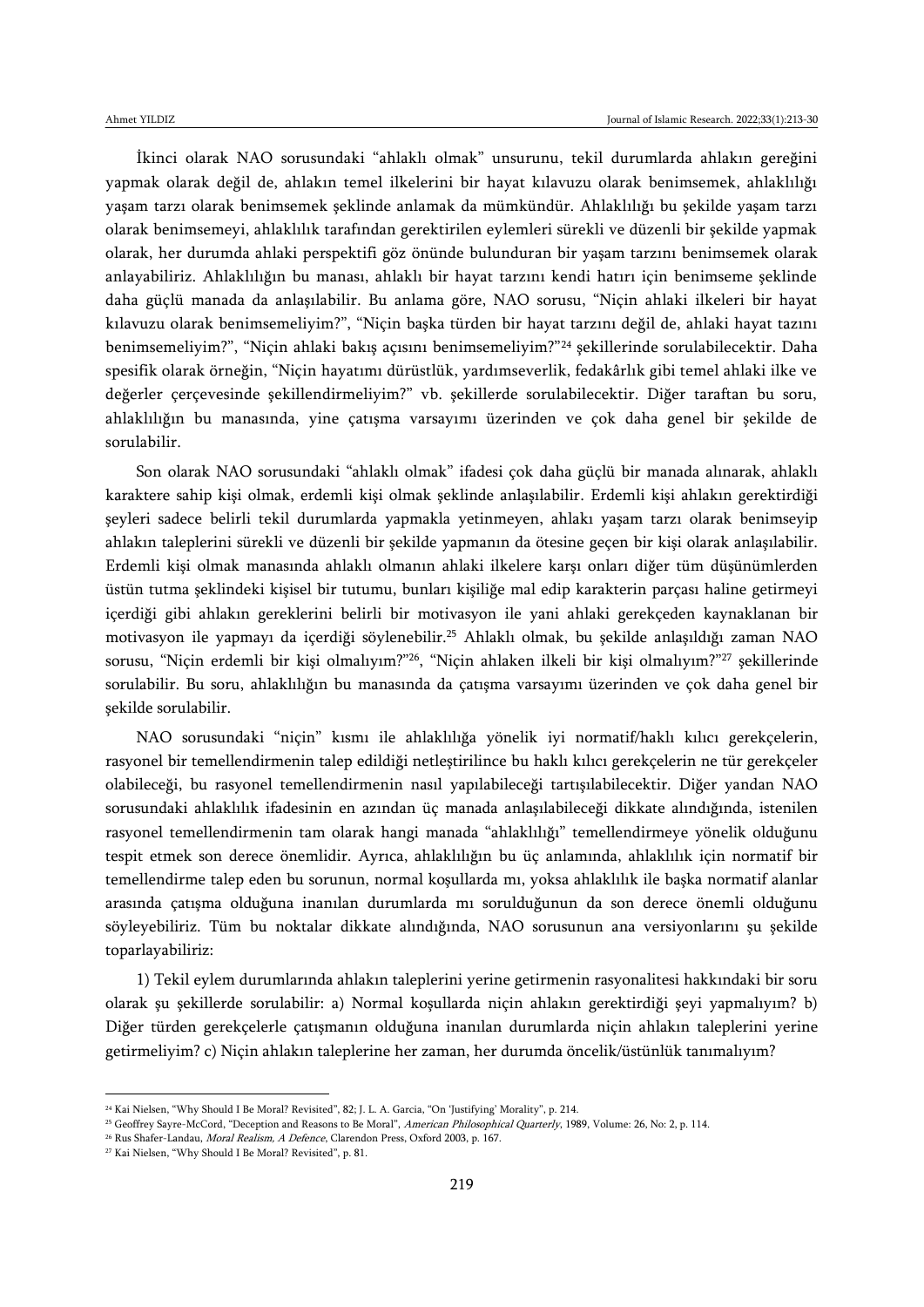$\overline{a}$ 

2) Ahlaklılığı yaşam tarzı olarak tercih etmenin rasyonalitesi hakkındaki bir soru olarak şu şekillerde sorulabilir: a) Niçin normal koşullarda hayatımı ahlaki ilkelere göre şekillendirmeliyim? b) Başka yaşam tarzları ile uyuşmadığında veya onlarla karşılaştırıldığında, niçin ahlaklı yaşam tarzını benimsemeliyim? c) Ahlaklı yaşam tarzı her zaman herkes için tercih edilmesi makul olan yaşam tarzı mıdır? Niçin?

3) Erdemli kişi olmayı tercih etmenin rasyonalitesi hakkındaki bir soru olarak şu şekillerde sorulabilir: a) Niçin erdemli bir kişi olmalıyım? b) Özellikle çatışma imkânı göz önünde bulundurulursa, niçin başka bir kişilik idealini değil de erdemli kişi olma idealini benimsemeliyim? c) Erdemli kişi olmak her zaman, herkes için makul bir tercih midir?

Sonuç olarak, NAO sorusunun tüm bu soruları ifade edebilecek bir soru olduğunu söyleyebiliriz. Soru hakkındaki tartışmaları, ona verilen ve verilebilecek cevapları ele alırken bu ayrımları dikkate almak son derece önemlidir. Ahlaklılık için rasyonel bir temellendirme verilebilir mi? Ahlaklılığın rasyonalitesini temellendirmenin hangi yolları vardır? Ahlaklılık için ahlaki gerekçe verilebilir mi? Ahlaklılık için ahlak alanı dışına ait gerekçelerle bir temellendirme sunmak uygun mudur, işe yarar mı? vb. sorularını ele alırken tüm bu ayrımlar dikkate alınmalıdır.

## 2. NAO SORUSUNUN DEĞİŞİK VERSİYONLARININ MAKULİYETİNE VE MUHTEMEL CEVAPLARINA İLİŞKİN BAZI DEĞERLENDİRMELER

### 2.1. NAO SORUSU NORMAL BAĞLAMLARDA UYGUN BİR SORU MUDUR? NASIL CEVAPLANABİLİR?

NAO sorusunun anlamına ilişkin bu tahliller ve değerlendirmelerden sonra, bu sorunun hangi durumlarda makul, uygun bir soru olabileceği ve nasıl cevaplanabileceğine işaret edebiliriz. Örneğin, normal bir bağlamda, "Arkadaşıma verdiğim sözü tutmam rasyonel açıdan niçin gereklidir?" sorusu haklı bir soru mudur? Bu soru ahlaki düşünümlerin rasyonel gereklilik sağlayıcı iyi gerekçeler olabilmesi için başka türden gerekçeler tarafından, örneğin öz çıkar gerekçeleri tarafından temellendirilmesinin zorunlu olduğunu varsayan bir soru olarak alınırsa pek haklı bir soru olmayacağını söyleyebiliriz. Çünkü ahlaki düşünümlerin kendi başlarına rasyonel gereklilikler sağlayabilecek iyi gerekçeler olamayacağını, baştan, temellendirmeden varsaymak haklı olmayacaktır. Bu yaklaşım, kendi başına gereklilik sağlayan, temel iyi gerekçeleri öz çıkar gerekçeleri gibi bazı ahlak alanı dışındaki gerekçelerle sınırlandırmaktadır. Hâlbuki temel iyi gerekçelerin alanının daha geniş olduğu, ahlaki gerekçelerin de bu gruba girdiği savunulabilir. Nitekim temel pratik gerekçeleri öz çıkarcı gerekçelerle sınırlandırmaya karşı çıkan yaklaşımlar vardır. Örneğin faydacılara göre bir eylemin başkalarına faydalı olacak olması, deontolojik anlayışı savunanlara göre bir eylemin sözünü tutma eylemi olması gibi özelliklere sahip olması, bu eylemin kişinin öz çıkarını destekliyor olup olmadığına bakmaksızın bu eylemi yapmak lehinde iyi gerekçe sağlar. Dolayısıyla, ahlaki gerekçeler öz çıkarcı gerekçeler gibi temel iyi gerekçeler ise, ahlakın gerektirdiği şekilde eylemde bulunmanın rasyonel olması için, bu eylemin öz çıkar veya başka bir düşünüm tarafından temellendirilmesinin zorunlu olduğunu savunmanın hatalı olduğunu söyleyebiliriz. Aynen öz çıkar düşünümlerinin iyi pratik gerekçeler olabilmesi için, onların örneğin ahlaki gerekçelerle temellendirilmesinin zorunlu olduğunu ileri sürmek hatalı ve haksız olduğu gibi, ahlaki düşünümlerin iyi pratik gerekçeler olabilmesi için onların öz çıkar gerekçeleri tarafından temellendirilmesi gerektiğini ileri sürmek de hatalı ve haksız olacaktır. Brock ve Huemer gibi bazı düşünürlerin NAO sorusunun bu manada sorulmasını haklı olarak reddettiklerini söyleyebiliriz.<sup>28</sup>

<sup>&</sup>lt;sup>28</sup> Dan W. Brock, "The Justification of Morality", American Philosophical Quarterly, 1977, Volume: 14, No:1, p. 76; Michael Huemer, Ethical Intuitionism, Palgrave Macmillian, New York 2005, p. 196-198.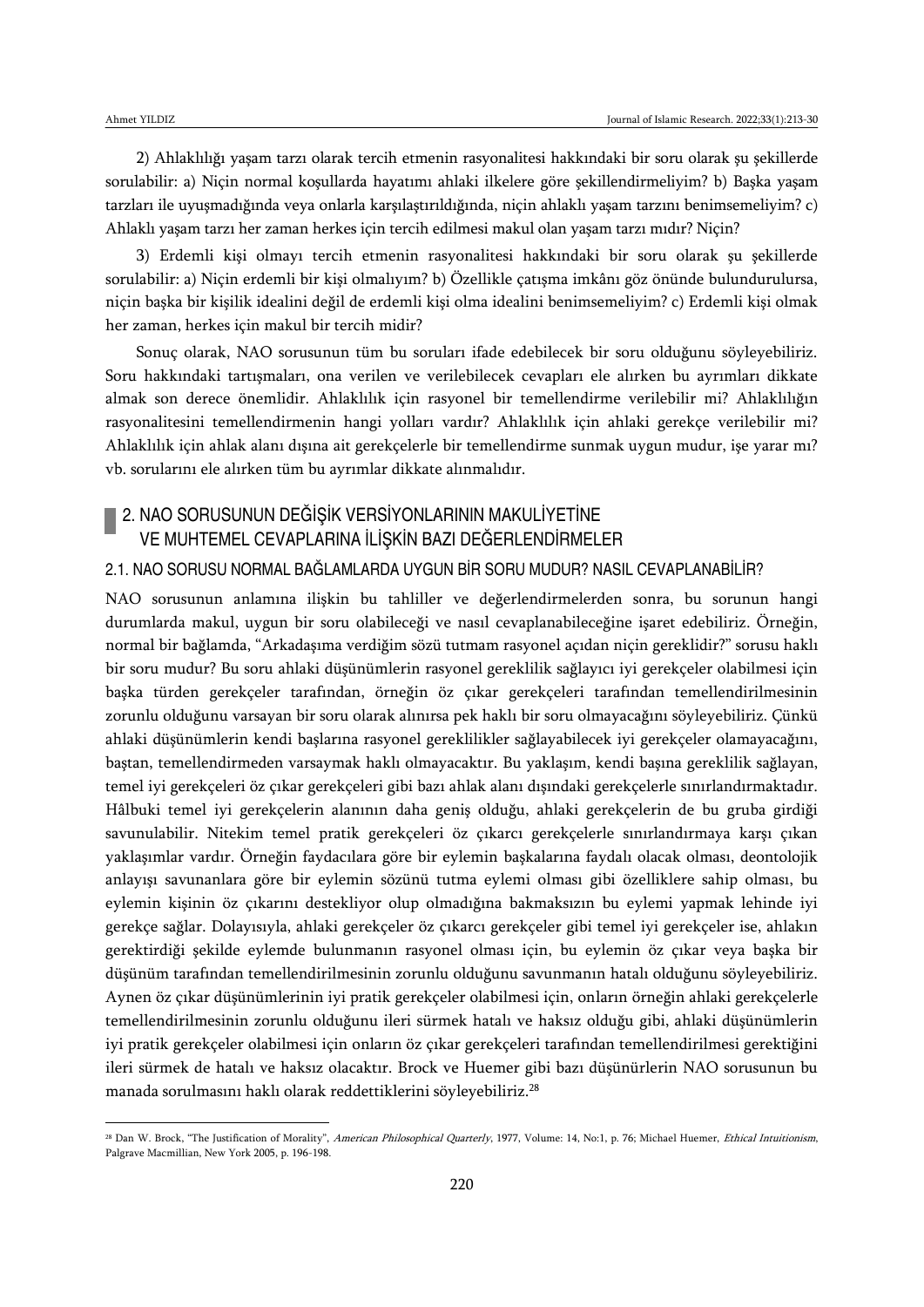Buna göre, NAO sorusu normal tekil durumlar bağlamında sorulduğu zaman bu soruya doğrudan ahlaki gerekliliğin kendisine işaret ederek cevap vermek mümkündür. Örneğin "Niçin verdiğim sözü tutmalıyım?" diye soran bir kişiye, "çünkü ahlak bunu talep ediyor", "çünkü sözünü tutman gerekir" şeklinde cevap vermenin makul olabileceğini söyleyebiliriz. Bu cevabın normal koşullarda yeterli olmayacağını söylemek, ahlaki düşünümlerin eylem için iyi pratik gerekçeler olma imkanını baştan reddederek, onun aleyhine olan bir iddiayı temellendirmeden varsaymak olacaktır. Bu soruya bu bağlamda "ahlaki düşünümün, gerekliliğin" kendisine müracaat ederek cevap vermenin, birçok yazarın genel bir kabul olarak ifade ettiği, ahlaklılığı temellendirmek için ahlaki gerekçenin istenemeyeceği<sup>29</sup> ve NAO sorusuna ahlaki gerekçelerle cevap verilemeyeceği, bunun döngüsel olacağı kabulü ile uyuşmadığı söylenebilir. Fakat bu yaygın kabulün de daha açık hale getirilerek ele alınması gerekir. Burada ahlaki gerekçe ifadesi açıktır. Bunu ahlakın gerektirdiği şeyler, bir şeyin ahlaken doğru, yanlış vb. olması olduğunu söyleyebiliriz. Ama burada "ahlaklılık ile" kast edilenin ne olduğu açık değildir. Eğer bununla tekil durumlarda ahlakın talebini yerine getirmek kast ediliyorsa, bu durumda ahlaki düşünümlerin kendisini gerekçe olarak sunmak döngüsel olmayacağı gibi, bu cevabın makul olmayacağını baştan söylemek de yukarıda vurgulandığı gibi haksız olacaktır. Fakat bu yaygın kabulün NAO sorusunun diğer versiyonları olan ahlakı genel hayat tarzı olarak benimseme ve erdemli kişi olmayı tercih etmenin rasyonelliğini soran versiyonları ile ilgili olarak makul bir kabul olduğu söylenebilir. Çünkü bu iki durumda ahlakın taleplerini, örneğin sözünü tutma, vefalı olma, insanlara saygılı olma vb. gerekliliklerini yaşam tarzı olarak benimsemenin veya bunları karakter haline getiren bir kişi olmanın rasyonalitesine ilişkin gerekçe talep edilmektedir. Bu durumda ahlaki gerekliliklerin kendisine müracaat etmenin döngüsel olacağı söylenebilir. Burada önemli olan nokta normal tekil durumlarda "ahlaklılık için ahlaki gerekçenin sunulamayacağı" yargısının doğru olmadığı, bu tür durumlarda bizzat ahlaki gerekliliğin kendisine işaret etmenin, ahlakın gerektirdiği eylemi yapmak için rasyonel bir temellendirme sağlayabileceğidir.

NAO sorusunu normal koşullarda, ahlakın taleplerini kendi başına haklı kılıcı gerekçe verici olamayacağı varsayımı ile sormanın haklı olmadığına ilişkin yukarıda söylenenlerin, ahlaklı olmayı, ahlaklı hayatı benimseme ve erdemli kişi olma manalarında aldığımız zaman da geçerli olduğunu savunabiliriz. Zira NAO sorusunu, ahlaklı hayatı ve erdemli bir kişi olmayı tercih etmenin, başka rasyonel gerekçelerle desteklenmediği sürece rasyonel olmayacağı, dolayısıyla bu tercihin ancak başka türden gerekçelerle, örneğin öz çıkar gerekçeleri ile desteklendiği zaman rasyonel olacağı varsayımı ile sormak, yine bu manalardaki ahlaklılık aleyhindeki bir varsayımı baştan, temellendirmeden kabul etmek demektir. Halbuki buna karşı, ahlaklı bir hayat yaşamanın veya erdemli bir kişi olmanın kendi başına değerli olduğu ve dolayısıyla onları tercih etmenin kendi başına rasyonel olduğu savunulabilir. Bu açıdan, NAO sorusunun ahlaklı hayat yaşamanın ve erdemli kişi olmanın, kendi başına makul olamayacağı, ancak başka türden gerekçelerle desteklenirse makul olabileceği şeklindeki bir varsayımla sorulursa haklı bir soru olmayacağını söyleyebiliriz. Bu tür bir varsayımın rasyonaliteyi daha baştan belirli türden gerekçelere, örneğin kişinin öz çıkar gerekçelerine uygunluk ile sınırlandırmaktan veya belirli bir gerekçe alanına baştan rasyonalite açısından bir üstünlük vermekten kaynaklandığı söylenebilir.

Fakat burada, normal durumlarda, ahlaki gerekçelerin kendi başlarına haklı gerekçe teşkil edebileceğini, ahlaki bir hayat yaşamanın ve erdemli bir kişi olmayı tercih etmenin kendi başına makul

<sup>29</sup> Kai Nielsen, "Is 'Why Should I Be Moral?' An Absurdity?", p. 25.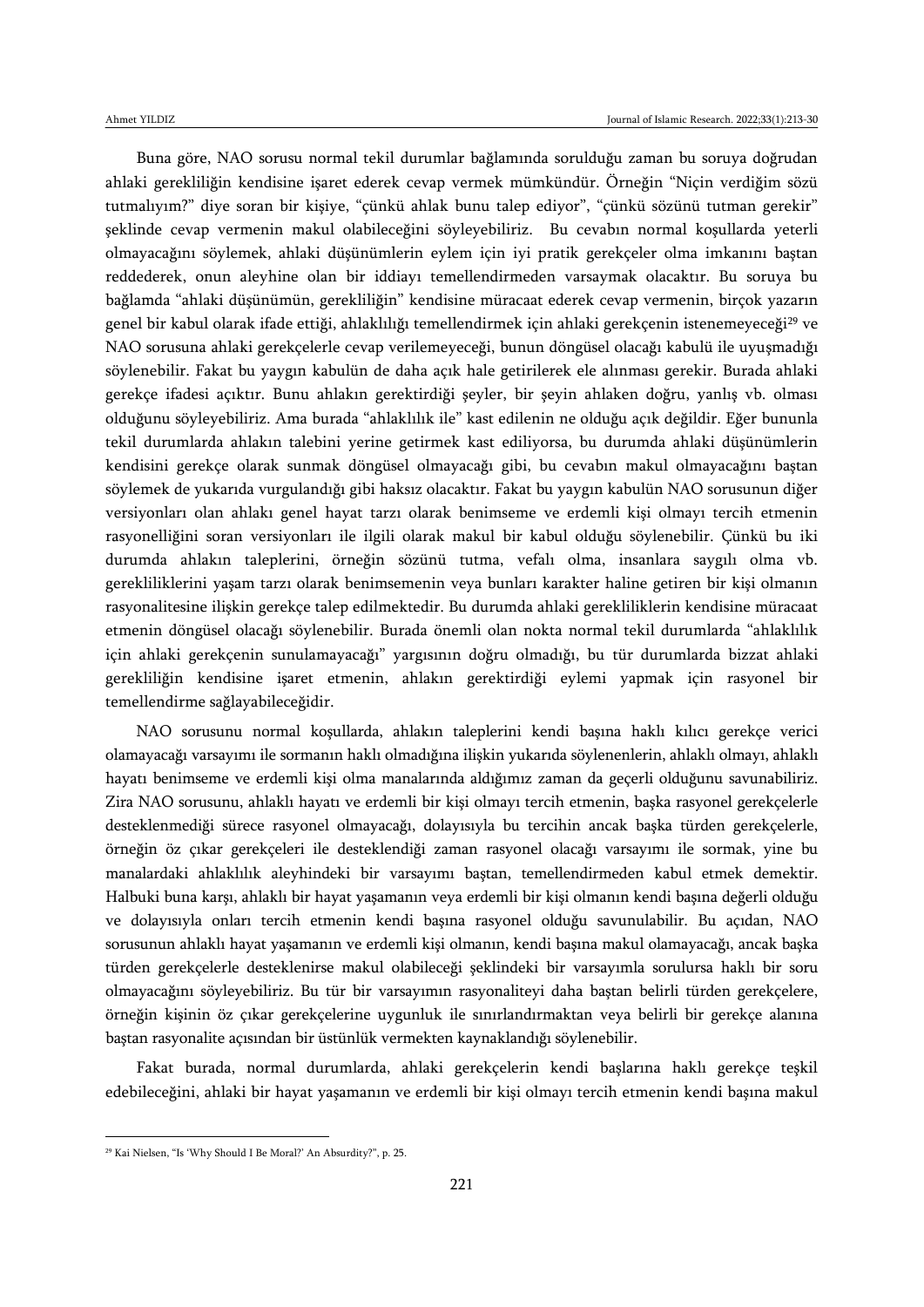olduğunu inkar etmeden de NAO sorusunun sorulma imkanlarının olduğuna işaret etmemiz gerekir. Bunlardan birisi, Thilley'in dikkat çektiği üzere, ahlaki düşünümlerin kendi başlarına pratik gerekçe sağlayıcı olduğu doğru olsa bile bunun açık bir doğru olmamasından dolayı bu tür düşünümleri "niçin iyi pratik gerekçeler olarak almak gerektiğini" sormaktır.<sup>30</sup> Ahlaki gerekçelerin kendi başına iyi gerekçe verici olduğunu savunan birçok filozof da bu yargıyı açık bir doğru olarak görmeyip temellendirmeye çalışmıştır.<sup>31</sup> Buna göre, bir kişi "Ahlaken doğru olan şeyi niçin yapmalıyım?" sorusunu "bir eylemin ahlaken doğru olma vasfına sahip olmasının" onu yapmak lehinde niçin iyi pratik gerekçe teşkil ettiğinin açıklanmasını, temellendirilmesini isteyen bir soru olarak sorabilir. Özellikle kişinin benimsediği pratik rasyonalite teorisi, ahlaki düşünümleri kendi başlarına pratik gerekçe olarak kabul etmeye müsait olmayan bir teori ise, bu sorunun bu manada ortaya çıkması çok muhtemeldir. Yine aynı şekilde ahlaklı bir hayat yaşamanın ve erdemli bir kişi olmanın özsel değere sahip olması ve bunun kendi başına onları tercih etmeyi rasyonel kılması açık olmayabilir. Ve bir kişi, NAO sorusu ile bunun açıklanmasını, temellendirilmesini isteyebilir. Bu soru bu durumda örneğin, "Ahlaki bir düşünümün bir eylemi yapmak için iyi bir gerekçe olduğunu bana göster?", "Ahlaklı bir hayat yaşamanın, erdemli bir kişi olmanın kendi başına makul olduğunu bana göster?" manalarına gelecek şekilde sorulabilir. Bu şekilde sorulduğu zaman bu soruya verilecek uygun cevap, tekil durumlardaki ahlaki düşünümlerin kendi başına gerekçe teşkil ettiğini, ahlaklı bir hayatın ve erdemli bir kişi olmanın kendi başına değerli olduğunu ve bu durumun onları tercih etmek için kendi başına iyi gerekçeler sağlayabileceğini ortaya koymak şeklinde olacaktır. Böyle bir cevap da tekil durumlar söz konusu olduğunda, ahlaki düşünümlerin kendi başlarına iyi gerekçeler olabileceği yargısını destekleyecek bir pratik rasyonalite teorisini savunarak, buna karşı çıkan pratik rasyonalite teorilerini çürüterek, veya tekil durumlarda ahlakın taleplerini yerine getirmenin rasyonel olduğunu ortaya koyan açık örnekler sunarak başarılabilir. Diğer durumlarda ise ahlaklı bir hayat yaşamanın ve erdemli bir kişi olmanın özsel değere sahip olduğunu temellendirmek, özsel değere sahip olan bir şeyin aynı zamanda o şeyi tercih etmek, istemek için kendi başına haklı kılıcı iyi gerekçeler sağlayabileceğini kabul eden bir pratik rasyonalite teorisini savunmak ve buna imkan tanımayan teorileri çürütmek suretiyle yapılabilecektir.

#### 2.2. NAO SORUSU ÇATIŞMANIN OLDUĞU DURUMLARDA UYGUN BİR SORU MUDUR? NASIL CEVAPLANABİLİR?

NAO sorusunun ortaya çıkmasının daha muhtemel olduğu bağlamların, özellikle ahlaklı olmanın bazı fedakârlıklar gerektirdiği, ahlaklılığın taleplerinin başta öz çıkar olmak üzere, başka normatif alanların talepleri ile çatışır gözüktüğü durumlar olduğunu söylemiştik. John Hospers ve J.C. Thornton gibi bazı düşünürler, bu tür durumlarda bu soruyu sormanın uygun olmayacağını savunmuştur. Bu düşünürlerin, çatışma durumlarını merkeze alarak, NAO sorusunu baştan reddetmeye yönelik argümanları şu şekilde özetlenebilir: 1.Öncül (Ö1): NAO sorusu ancak ahlaki gerekçelerle başta öz çıkar gerekçeleri olmak üzere, ahlak alanı dışındaki gerekçelerin çatışması durumunda ciddi bir sorun olarak ortaya çıkar. Ö2: Böyle bir çatışma durumunda ahlaklı olmak için ahlaki gerekçe verilemez. Zira bu zaten rasyonel kuvveti sorgulanan ahlaki gerekçeler için, ahlaki gerekçeler sunarak döngüye düşmek hatası işlemek olacaktır. Ö3: Ahlaklılıkla, başta öz çıkar gerekçeleri olmak üzere, ahlak alanı dışındaki gerekçelerin çatıştığı durumda ahlaklılık için ahlak alanı dışından gerekçeler, daha özel olarak da öz çıkar gerekçeleri vermek imkânsızdır. Varsayılan Örtük Ö4: Çatışma durumlarında NAO sorusuna cevap vermenin,

<sup>30</sup> John J. Tilley, "Dismissive Replies to 'Why Should I Be Moral?'", p. 346, 351.

<sup>31</sup> Rus Shafer-Landau, Moral Realism, A Defence, p. 190-214.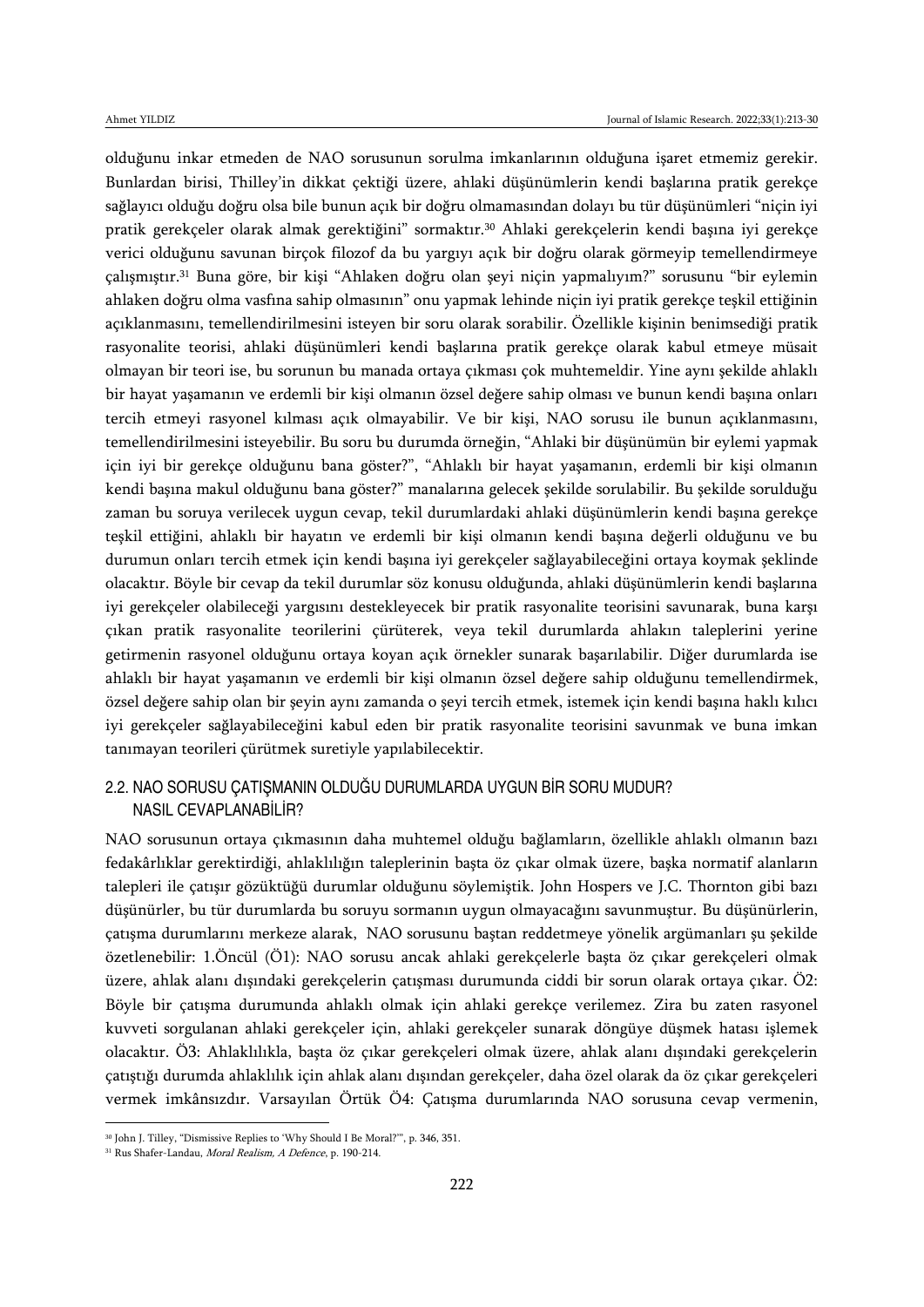ahlaki gerekçeye veya ahlak alanı dışındaki gerekçelere başvurmak dışında başka bir yolu yoktur. Sonuç, NAO sorusu kendisine cevap vermenin imkânsız olduğu sahte bir sorudur.<sup>32</sup>

Bu argümanın tüm öncüllerinin hatalı veya yeterli dayanaktan yoksun olduğunu söyleyebiliriz. Örneğin, NAO sorusunun sadece çatışma durumlarında ciddi bir soru olabileceği öncülü her şeyden önce, bu sorunun yukarıda işaret edilen normal durumlarda da ciddi bir soru olarak ortaya çıkabilme imkânlarını haksız şekilde dışlamaktadır.<sup>33</sup> Zira bu soru rasyonel bir özne tarafından, herhangi bir çatışma durumu olmaksızın da ahlaklılık gibi hayati öneme sahip bir tercihin rasyonel temellendirmesi hakkındaki önemli ve ciddi bir soru olarak sorulabilir. İkinci olarak bu sorunun, ahlaklılık ve öz çıkarın çatışması durumunda sorulacağını söylemek yerine, öznenin böyle olduğunu düşündüğü veya böyle inandığı durumlarda sorulacağını söylemek daha doğru olur.<sup>34</sup> Çünkü sorunun, gerçekten ahlaklılık ve öz çıkarın çakıştığı durumlarda sorulduğunu söylemek böyle bir çatışmanın zaten gerçek olduğunu ve bunun kesin bir şekilde bilindiğini varsayar. Bu da sorunun sorulabilmesinin ve cevaplanabilmesinin bazı mümkün yollarını baştan dışarıda bırakır. Hâlbuki sorunun öznenin inandığı haliyle, onun gerçeklik algısı üzerinden sorulduğunu söylemek daha doğrudur. Bu açıdan, NAO sorusunun ahlaklılık ve öz çıkarın çatıştığı durumlarda değil, böyle olduğuna inanıldığı durumlarda sorulan bir soru olduğunu söylemek daha haklı gözükür. Bu şekilde anlaşıldığı zaman, NAO sorusu, sadece gerçekte bir çatışmanın olduğu durumlarda değil, aslında bir uyum olduğu halde, öznenin bunu göremediği, bu konuda yanıldığı veya bu uyumu merak ettiği durumlarda da sorulabilen bir soru olacaktır. Bu son durumlarda, öznenin bu çatışma inancının hatalı olduğu, aslında ahlaklılığın talepleri ile öz çıkar gerekçelerinin örtüştüğü gösterilerek cevaplanabilecektir. Bu da neticede bu argümanın üçüncü öncülünün, yani çatışma durumlarında ahlaklılık için öz çıkarcı gerekçeler verilemeyeceği öncülünün aksine, ahlaklılık için öz çıkar gerekçeleri gibi ahlak alanı dışından gerekçelerin verilebileceğini ortaya koyacaktır. Nitekim ahlaklılığı, ahlak alanı dışından gerekçeler sunarak temellendirmeye çalışan birçok filozofun yapmaya çalıştığı şeyin bu olduğunu söyleyebiliriz. Onlar, ahlaklılık ve öz çıkar arasındaki çatışmanın görünüşte olduğunu veya bu inancın hatalı olduğunu ortaya koymaya ve gerçekte ahlaklılığın ahlak alanı dışındaki gerekçeler tarafından da desteklendiğini savunmaya çalışmışlardır.<sup>35</sup>

Burada, öznenin çatışmaya ilişkin inancının hatalı olamayacağı ve dolayısıyla sorunun öznenin inancı açısından değil, gerçeklik açısından sorulduğu şeklindeki bir itirazın çok makul olmayacağını da söyleyebiliriz. Zira tekil durumlarda bile yapılan ahlaki eylemin kişinin öz çıkarı açısından sonuçları her zaman açık olmayabilir. Özellikle öz çıkarın çok değişik boyutlarının olabileceği, eylemin geleceğe dönük menfaatlerle de ilişkili olabileceği düşünüldüğünde ahlaklılık ve öz çıkarın uyum veya çatışmasının kesin şekilde bilinebilecek kadar açık olduğunu söylemek güçtür. Diğer taraftan burada ahlaklılık, ahlaklı hayat tarzını benimsemek ve erdemli kişi olmak manalarında alındığı zaman ahlaklılık ve öz çıkarın uyum ve çatışmasının açıkça bilinebileceğini söylemek daha da güç hale gelir. Dolayısıyla NAO sorusunun aslında gerçekten hiçbir çatışma olmayıp, sırf öznenin bu uyumu merak etmesi sebebiyle sorulabileceği gibi, öznenin bu uyumu görememesinden dolayı veya hatalı şekilde bir çatışma olduğunu zannederek sorması da mümkündür. Bu durumların hepsinde NAO sorusuna, yukarıdaki

<sup>&</sup>lt;sup>32</sup> John Hospers, Human Conduct: An Introduction to Problems of Ethics, Harcout, Brace and World, New York 1961, p. 194; J. C. Thornton, "Can The Moral Point of View Be Justified", Australasian Journal of Philosophy, 1964, Volume: 42, No:1, p. 25-26; Peter Singer, Why Should I Be Moral, p. 11-12; Kai Nielsen, "Why Should I Be Moral? Revisited", p. 82; Mark C. Overvold, "Morality, Self-Interest, and Reasons for Being Moral", p. 495.

<sup>33</sup> Kai Nielsen, "Why Should I Be Moral? Revisited", p. 19.

<sup>&</sup>lt;sup>34</sup> Peter Singer, *Why Should I Be Moral*, p. 13.

<sup>&</sup>lt;sup>35</sup> John J. Tilley, "Is 'Why Be Moral?' A Pseudo-Question?: Hospers and Thornton on the Amoralist's Challenge", p. 557; Peter Singer, Why Should I Be Moral, p. 15.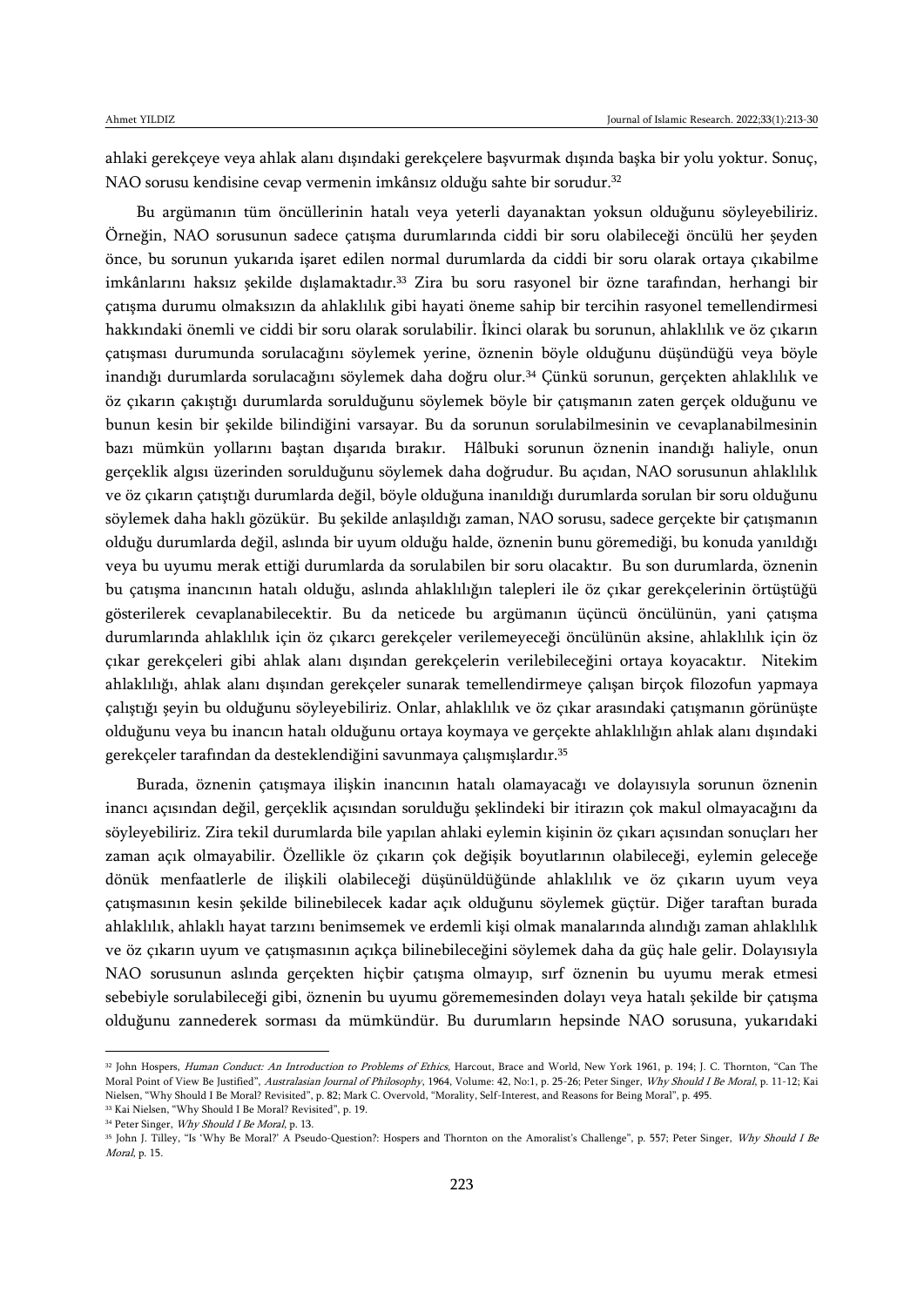$\overline{\phantom{a}}$ 

argümanın üçüncü öncülünün dışladığı şeyi yaparak yani ahlaklılık için ahlak alanı dışından, örneğin öz çıkar gerekçeleri sunarak cevap vermek mümkündür.

Yukarıdaki argümanın ahlaklılık için ahlaki gerekçenin verilemeyeceği şeklindeki ikinci öncülü de yukarıda işaret edildiği üzere, tekil eylemler durumunda değil, ahlaklı hayatı tercih etme veya erdemli kişi olmayı tercih etme bağlamlarında doğru olabilir. Fakat normal tekil eylem durumlarında olduğu gibi çatışmanın söz konusu olduğu tekil eylem durumlarında da, ahlaki gerekçeye başvurmanın bir yolu var gözükür. Örneğin, ahlaklılığın zor durumda olan bir arkadaşıma ona maddi yardım yapma konusunda verdiğim sözümü tutmamı gerektirdiği, ama öz çıkarımın o parayı kendi rahatım için harcamamı gerektirdiği bir durum hayal edebiliriz. Bu durumda birinci planda çatışma, ahlaklılığın verilen sözü tutma gerekliliği ile öz çıkarın, kendi rahatını gözetmek şeklindeki gerekliliği arasında olduğunu söyleyebiliriz. Fakat bu tür bir durumda, duruma uygun olan başka ahlaki gerekçeler de ahlakın gerektirdiği eylemi destekliyorsa onlara müracaat ederek, ahlakın gerektirdiği şeyi yapmayı rasyonel açıdan daha fazla temellendirmek mümkündür. Verdiğimiz örnekte, sözünü tutmanın gerekliliğinin yanı sıra, muhtaç bir arkadaşa yardım etmenin gerekliliği şeklindeki bir ahlaki düşünüme müracaat ederek, çatışmanın dengelerini değiştirmek mümkündür. Burada ahlaki taraftan gerekçelerin miktarı artırıldığı gibi öz çıkar tarafında da başka ilgili gerekçelerin bulunabileceği yanıtı verilebilir. Fakat burada önemli olan sonucun hangi taraf lehinde olacağı değildir. Burada önemli olan, tekil durumlarda, ahlakın bir talebi ile, öz çıkarın bir talebinin çatıştığı durumlarda, başka bir uygun ahlaki gerekçeye başvurmanın mümkün olduğudur. Eğer bu mümkünse o zaman yukarıdaki argümanın ikinci öncülü, en azından tekil eylem bağlamlarındaki gerekçe çatışmaları hakkında hatalı olacaktır.

Yukarıdaki argümanın geçerli olması için, açıkça belirtilmeyen, ama argümanın geçerli olması için varsayılması gereken dördüncü öncülü de hatalıdır. Bu öncül, çatışma durumlarında NAO sorusuna cevap vermenin ya ahlaki gerekçeler sunmak ya da ahlak alanı dışından gerekçeler sunmakla mümkün olacağını ileri sürer. Her şeyden önce, Hospers ve Thornton bu argümanı ve öncülü, ahlaklılığın öz çıkar ile çatışması bağlamında ileri sürer. Bu yazarların ahlak alanı dışındaki gerekçeleri sadece öz çıkar gerekçeleri ile sınırlandırmalarının hatalı olduğunu söyleyebiliriz.<sup>36</sup> Zira ahlaki alan dışındaki gerekçeler öz çıkar gerekçeleri, dini gerekçeler, estetik gerekçeler vb. şeklinde çoğaltılabilir. Bu durumda ahlaklılık ve öz çıkar gerekçelerinin çatıştığı durumlarda bu soruya cevap vermek için ahlaklılık ve öz çıkar gerekçeleri dışında başka gerekçelere başvurmak mümkün hale gelecektir. Eğer çatışan alanlardan birisi çatışmanın dışındaki başka bir alandan da destek alıyorsa, onu tercih etmenin daha rasyonel olduğu söylenebilecektir. Diğer yandan, burada ahlak dışı alana ait gerekçeleri daha geniş alsak ve çatışmanın ahlaklılık ile ahlak alanı dışındaki gerekçeler arasında olduğunu varsaysak bile, bu çatışmanın ancak ahlaki gerekçelere veya ahlak alanı dışındaki gerekçelere başvurularak çözülebileceğini söylemek gerekmez. Zira bu durumda aslında söz konusu bağlamda, NAO sorusu çatışma durumlarında hangi gerekçe türünün daha fazla rasyonel güce, ağırlığa sahip olacağını, hangisine rasyonel açıdan öncelik verilmesi gerektiğini soran bir soru olarak anlaşılabilir. Ve böyle bir soruya da ahlaki gerekçelere veya ahlak alanı dışındaki gerekçelere başvurmaksızın, değişik gerekçe türlerinin pratik rasyonalite açısından güç dengesine ilişkin bir açıklama ve temellendirme ile cevap verilebilir. Eğer ahlaki gerekçelerin diğer gerekçe türlerine karşı bir tür önceliğe ve üstünlüğe sahip olduğu gösterilebilirse çatışma durumlarında

<sup>36</sup> John J. Tilley, "Is 'Why Be Moral?' A Pseudo-Question?: Hospers and Thornton on the Amoralist's Challenge", p. 551.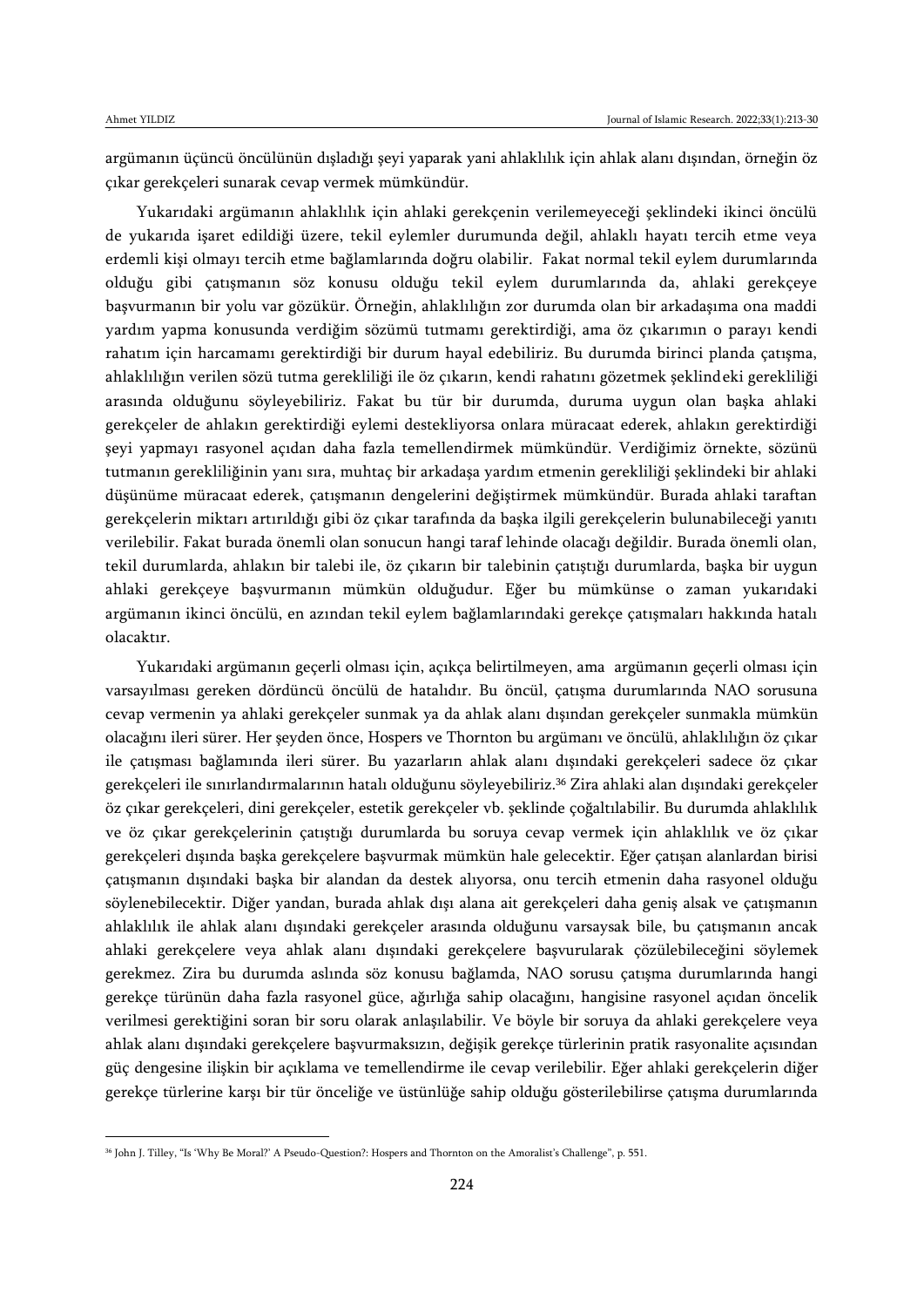ahlaklılığı tercih etmek için rasyonel bir temellendirme sağlanmış olacaktır.<sup>37</sup> Böyle bir temellendirme başarılı olursa bunun NAO sorusunun "Niçin her tekil durumda ahlakın taleplerini yerine getirmeliyim?" manasındaki versiyonuna da cevap olabileceğini söyleyebiliriz.

Burada ahlaki düşünümlerin tekil güçlerinin de eşit olmadığına dikkat çekilebilir. Her ahlaki düşünümün kişiye yüklediği ahlaki yükümlülük eşit olmadığı gibi ahlaki eylemin rasyonalitesi açısından etki gücü de eşit olmayabilir. Örneğin, muhtaç bir kişiye yardım etme ahlaki gerekliliği ile başkasına zarar vermeme ahlaki gerekliliği ahlaki açıdan aynı güçte değildir. Ross'un da dikkat çektiği üzere,<sup>38</sup> bir çatışma durumunda önceliğin başkasına zarar vermeme ahlaki gerekliliğinde olması gerektiğini söyleyebiliriz. Ahlaki düşünümlerin bu şekilde bir öncelik, sonralık hiyerarşisinde olabileceğini dikkate almak, ahlaki gerekçelerle diğer türden gerekçelerin çatışması durumlarında, hem çatışmaya hangi ahlaki gerekçe ile öz çıkar gerekçesi arasındaki bir çatışma olduğunu netleştirip, rasyonalitenin ağırlığını buna göre değerlendirmek açısından hem de nispeten daha hafif bir ahlaki gerekçeyi daha güçlü/ağır bir ahlaki gerekçe ile desteklemek açısından faydalı olabilir.

Diğer taraftan, ahlaki gerekçelerle ahlak alanı dışındaki gerekçelerin çatışması durumlarında, NAO sorusuna cevap vermenin başka bir alternatif yolunu, ahlaklılığı ahlaki hayat tarzını benimseme ve erdemli kişi olma manalarında alarak bulabiliriz. Buna göre eğer genel olarak ahlaki hayat tarzını benimsemek ve erdemli olmak için yeterli bir rasyonel temellendirme sunulabilirse, bu hayat tarzını benimsemenin veya erdemli bir kişi olmanın gereği olarak ortaya çıkacak olan ahlaki eylemler, onlar ahlak alanı dışındaki gerekçelerle desteklenemese de örneğin öz çıkar ile çatışsa da rasyonel olabilecektir.<sup>39</sup> Bu yaklaşımın, tekil durumlarda ahlaki gerekçelerle, ahlak alanı dışındaki gerekçelerin çatışması durumlarında ahlakın taleplerini tercih etmenin rasyonalitesini açıklamak açısından bir imkân sağladığını söyleyebiliriz. Bu durumun da çatışma bağlamlarında NAO sorusuna cevap vermek için, çatışma halindeki ahlaki gerekçelere veya ahlak alanı dışındaki gerekçelere başvurmak yerine, bu eylemlerin kendisinden doğduğu yaşam tarzının veya kişilik tipinin rasyonalitesine başvurmak şeklindeki başka bir yola işaret etmesi açısından önemli olduğunu söyleyebiliriz.

NAO sorusunun çatışma varsayımı üzerinden sorulan versiyonu, sorudaki ahlaklılık ifadesinin ahlaki hayat tarzını benimseme ve erdemli kişi olma anlamları üzerinden de sorulabilir. Bu soru, ahlaklılığın bu manalarında sorulduğu zaman yukarıda söylenenlerin birçoğunun burada da geçerli olduğunu söyleyebiliriz. Örneğin, Hospers ve Thornton'un soruya karşı argümanlarına yöneltilen itirazların birçoğu burada da geçerlidir. Zira bu sorunun ahlaklılığın bu anlamlarında da, sadece çatışma durumlarında ciddi bir sorun olabileceği kabulü hatalıdır. Yine burada da bu sorunun gerçekten çatışmanın olduğu durumlarda değil de öznenin böyle olduğuna inandığı durumlarda veya sırf uyumu merak ettiği durumlarda sorulabileceğini söylemek daha doğrudur. Bu durumda da soruya öznenin inancının hatalı olduğunu ortaya koyarak ve aslında ahlaklılık ile diğer normatif düşünümler arasında uyumun olduğu ortaya konarak cevap verilebilir. Çatışmanın gerçekte var olduğu varsayıldığında da tekil durumlara paralel şekilde, hangi taraftaki gerekçenin rasyonalite açısından daha öncelikli, daha üstün olduğu sorgulanarak bir cevaba ulaşılabilir. Ahlaklılığın bu manalarında söz konusu soruşturma, ahlaklı hayat yaşama ve erdemli bir kişi olmanın değerlerini ve bunun sağlayacağı pratik gerekçeleri

<sup>&</sup>lt;sup>37</sup> John J. Tilley, "Is 'Why Be Moral?' A Pseudo-Question?: Hospers and Thornton on the Amoralist's Challenge", p. 560, 565; Peter Singer, Why Should I Be Moral, p. 13-14.

<sup>&</sup>lt;sup>38</sup> W.D.Ross, *The Right and The Good*, p. 22.

<sup>&</sup>lt;sup>39</sup> L.P. Pojman, *Ethics, Discovering Right and Wrong*, 188; Geoffrey Sayre-McCord, "Deception and Reasons to Be Moral", p. 114.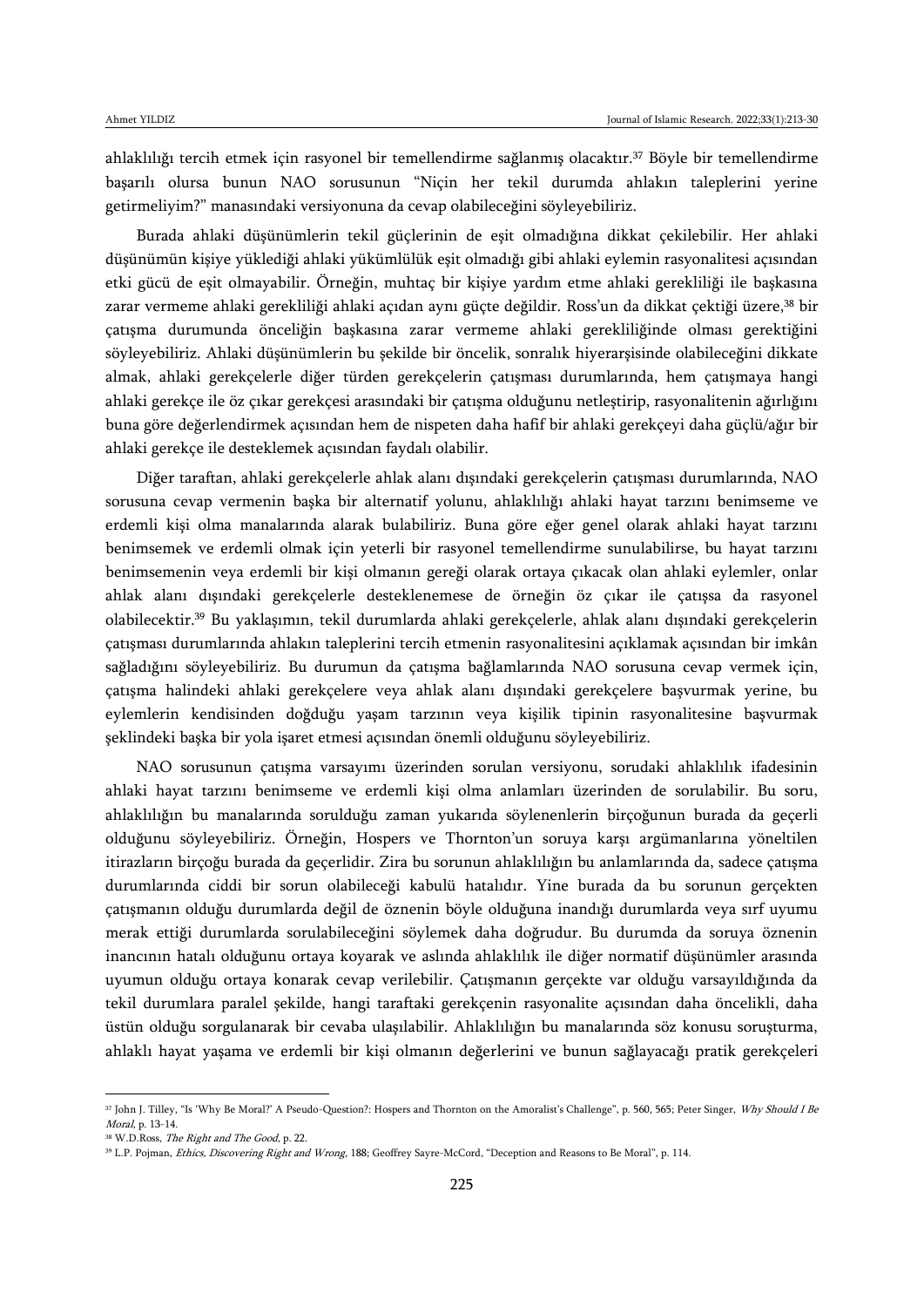ortaya koyma, alternatif hayat tarzları ve karakter tiplerinin değeri ve bunun sağlayacağı pratik gerekçeleri ortaya koyma ve bunları mukayese etmeye yönelik olacaktır. Eğer bu manalardaki ahlaklılığın değerinin daha büyük olduğu ve sağladığı gerekçenin daha güçlü olduğu ortaya konulabilirse, çatışma durumlarında, ahlaklılık için bir temellendirilme sunulmuş olacaktır. Burada yapılan temellendirme yeteri kadar güçlü ise bu temellendirme, "Ahlaklı hayat tarzını veya erdemli kişi olmayı tercih etmek her zaman ve herkes için niçin rasyoneldir?" sorusuna da bir cevap olabilecektir.

### 2.3. NAO SORUSU AHLAKİ AÇIDAN UYGUN MUDUR? VERİLEN CEVAPLAR GERÇEKTEN AHLAKLILIĞA İMKÂN TANIR MI VE GÖTÜREBİLİR Mİ?

NAO sorusuna karşı çıkışlardan başka bir tanesi, eğer bu soruda ahlaklılık için ahlak alanı dışından bir gerekçe talep edilirse, bu tür cevapların verilmesi mümkün olsa bile bunun ahlaklılıkla ilgili bazı hususlar açısından sorunlu olacağını ileri sürer. Bu yaklaşımı benimseyenler bu öncüle, ahlaklılık için ahlaki gerekçenin verilemeyeceği şeklindeki öncülü de ekleyerek, NAO sorusunun aslında hiç bir şekilde cevaplanamaz, sahte bir soru olduğu sonucunu çıkarmaya çalışmışlardır. Bu argümanın ahlaklılık için ahlaki gerekçe verilemeyeceği şeklindeki öncülüne ilişkin yukarıda değerlendirme yapıldığından bu öncülü burada tekrar ele almaya gerek duymuyoruz. Burada daha merkezi ve önemli olan öncül, ahlaklılık için ahlak alanı dışından gerekçeler sunarak bir temellendirme sunmanın uygun olmayacağı şeklindeki birinci öncüldür.<sup>40</sup> Burada her şeyden önce böyle bir temellendirmenin ne açıdan uygun olmayacağı, uygun olmamakla kastın ne olduğu sorgulanabilir. Bu noktada verilebilecek cevaplardan birisi, belki en serti, ahlaklılık için böyle bir temellendirme talebinin ahlaklılığı başka şeyler için araç olarak görmekten kaynaklanabileceği, bunu varsayacağı olabilir. Özellikle Bradley'in NAO sorusuna karşı çıkışında onun bu hassasiyetinin öne çıktığını söyleyebiliriz. Bradley'e göre, NAO sorusunu sormak, ahlaklılığı bir amaç olarak değil, bir araç olarak görmeye dayanır ve böyle bir soruyu sormak ahlaki bir tavır değildir.<sup>41</sup>

Bradley'in bu eleştirisi sadece niçin ifadesinin, "ne için" manasında anlaşılması durumunda haklı olabilir. Fakat Bradley'in sorudaki "niçin" ifadesini bu manayla sınırlandırmasının hatalı olduğunu söyleyebiliriz. Zira o, NAO sorusundaki "niçin" ibaresini, "ne için" manasında alarak soruyu çok daraltmakta ve onun bu manada olmayacak birçok versiyonunu haksız şekilde dışlamaktadır.<sup>42</sup> Yukarıda söylenenlerden anlaşılacağı üzere NAO sorusu "ne için" manasından farklı bir manada makul şekilde sorulabilir. Aslında Bradley'in kendisi de NAO sorusunun ahlaklılığı kendinde bir amaç olarak almanın rasyonel olup olmadığını soran bir soru olarak sorulabileceğini kabul eder gözükür.<sup>43</sup>

Ahlaklılığı ahlak alanı dışındaki gerekçelere başvuru ile temellendirmenin uygunsuz olacağı iddiası için sunulabilecek başka bir gerekçe böyle bir temellendirme talebinin ve verilen cevapların aslında ahlaklılığı ikincil görmeyi varsayabileceği şeklinde olabilir. Bu itirazın haklılığı burada istenilen temellendirmenin nasıl anlaşıldığına bağlı olacaktır. Eğer bir kişi buradaki temellendirmeyi ahlaklılığın her üç manasında, ahlaklılık için zorunlu olan, eğer bu temellendirme verilmezse ahlaklılığın rasyonel haklılıktan yoksun olacağı bir temellendirme olarak alırsa, bu eleştirinin haklı olabileceğini söyleyebiliriz. Zira ahlaklılığı tercihin kendi başına rasyonel olamayacağını, rasyonalitesini ahlak alanı dışındaki kaynaklardan alması gerektiğini varsaymak, yukarıda işaret edildiği üzere, pratik rasyonalite

<sup>40</sup> Frank Snare, "Can a Moral Man Raise the Question, 'Should I Be Moral?'", p. 499-500.

<sup>&</sup>lt;sup>41</sup> F. Herbert Bradley, Ethical Studies, Cambridge University Press, Cambridge 2012, p. 53, 55-56; Peter Singer, Why Should I Be Moral, p. 61-65.

<sup>42</sup> Frank Snare, "Can a Moral Man Raise the Question, 'Should I Be Moral?'", p. 506.

<sup>&</sup>lt;sup>43</sup> F. Herbert Bradley, *Ethical Studies*, 59; Peter Singer, *Why Should I Be Moral*, p. 64.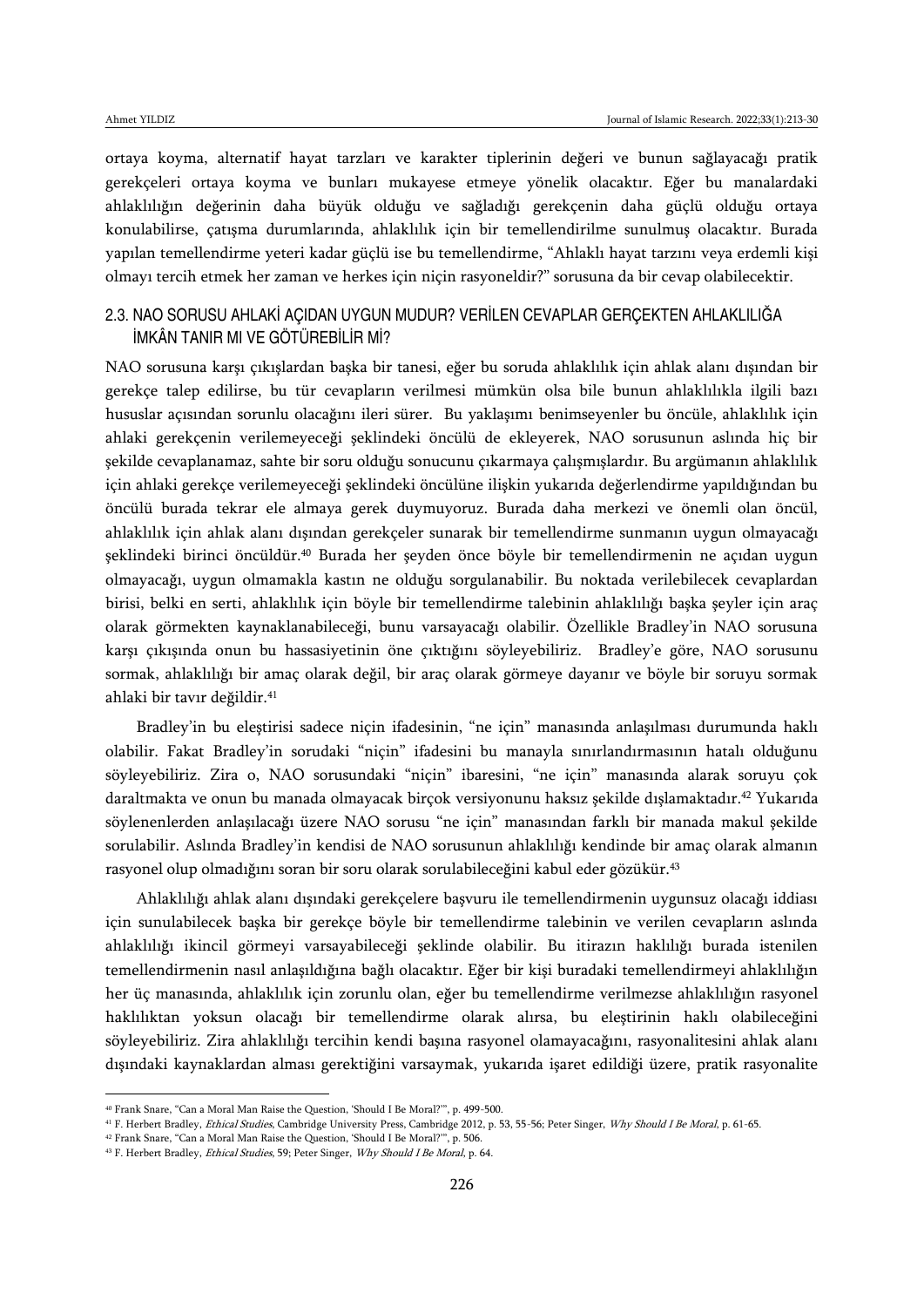açısından ahlaklılık aleyhindeki bir iddiayı temellendirmeden varsaymak olacağı gibi, ahlaklılığı baştan ikincil kılma, başka normatif alanların üstünlüğünü önceden varsayma yanılgısına düşmek olacaktır. Örneğin, bir kişi ahlaklılığı tercihin ancak o öz çıkara uygunsa veya öz çıkarcı gerekçeler tarafından desteklenirse rasyonel olabileceğini varsayarsa, hem ahlaklılığın kendi başına rasyonel olamayacağını temellendirmeden varsaymış olacak hem de pratik rasyonalite açısından öz çıkarın merkeziliğini, üstünlüğünü varsaymış olacaktır. Fakat bu varsayımların her ikisinin hatalı olduğu savunulabilir.<sup>44</sup> Hatalı olmasalar bile bu iddiaları temellendirmeden varsayarak NAO sorusunu, ahlaklılık için dışsal temellendirmeyi zorunlu gören veya onu bu şekilde diğer gerekçe alanlarına nispetle ikincil gören bir soru sormanın haksız olacağını söyleyebiliriz.

Fakat NAO sorusunun, ahlaklılık için dışsal bir gerekçelendirme isteyen bir soru olarak, böyle bir varsayıma dayanmadan sorulabileceği de gözden kaçırılmamalıdır. Yani bir kişi ahlaklılığın her üç manasında da ahlaklılığın aslında dışsal bir temellendirme olmaksızın rasyonel olabileceğini kabul ettiği halde, NAO sorusunu ahlaklılık için dışsal gerekçelendirme isteyen bir soru olarak sorabilir. Bu soruyu soran kişi, Garcia'nın dikkat çektiği üzere, rasyonel bir kişi olarak ahlaklılığı önemsediği kadar öz çıkarını da önemseyen bir kişi olabilir ve bunların uyumunu merak ettiğinden bu soruyu sorabilir. Eğer ona bunların uyumu konusunda yeterli cevap verilebilirse, onun ahlaklılıkla ilgili birtakım kaygıları giderileceği gibi, ahlaklı olma konusunda motivasyonu da artacaktır.<sup>45</sup> Diğer taraftan, böyle bir uyumun ortaya konulması, ahlaklılığın rasyonalitesinin gücünü takviye ederek, ahlaklılığı tercihin rasyonelliğini artırmış olacaktır.

Bu şekilde, ahlaklı olmak için ahlak alanı dışından gerekçe talep eden bir soru olarak NAO sorusunun bazı bağlamlarda uygun bir soru olabileceği ortaya konulduğu halde, bu tür bir gerekçelendirmenin aslında, ahlaklılığa götürme açısından işe yaramayacağı itirazları da yapılmıştır. Açık ifadesini Bradley'de bulabileceğimiz bu itiraza göre, ahlaklı olmak ahlaklılığı kendi hatırı için tercih etmeyi, yapmayı gerektirir. Ahlaklı olan şeyi, ahlaki gerekçelerle değil de örneğin, öz çıkarı gibi başka gerekçelerle yapan bir kişinin eylemi ahlaki değere sahip olmayacağı gibi erdemliliği kendi hatırı için değil de başka bir şeyin hatırı için tercih eden bir kişi de gerçekten erdemli sayılamaz.<sup>46</sup> Dolayısıyla, itiraza göre, NAO sorusuna ahlaklılık için dışsal gerekçeler sunarak cevap vermek, aslında, gerçek manada ahlaklılığı temellendirmede, ona imkan tanımada ve götürmede işe yaramayacaktır.

Bu itirazın, NAO sorusunun bu anlamda sorulmasının imkansız, mantıksız bir soru olduğunu göstermediği, aslında ona cevap vermenin mümkünlüğünü kabul ettiği halde bu cevapların gerçek manada ahlaklılığı isteyen bir kişi için işe yaramayacağını savunduğunu söyleyebiliriz.<sup>47</sup> Fakat bu itiraz da ancak ahlaklılık için sunulan dışsal temellendirme, ahlaklılığın zorunlu olarak muhtaç olduğu bir temellendirme olarak alınırsa haklı olabilir. Eğer ahlaklılığın kendi başına rasyonel olabileceği kabul edilirse ahlaklılığı sırf dışsal gerekçelerden dolayı tercih etme durumu ortaya çıkmayacağından bu itiraz yersiz olacaktır. Dolayısıyla, böyle bir itirazın önüne geçmenin yolunun, normal koşullarda, tekil durumlarda ahlaki düşünümleri takip etmenin, genel olarak da ahlaki hayat tarzını benimsemenin ve erdemli kişi olmanın kendi başına rasyonel olabileceğini kabul etmek olduğunu söyleyebiliriz. Bu kabul edildiği zaman, ahlaklılığı tercih eden kişinin bu tercihi ahlak alanı dışındaki gerekçelerle de desteklense

<sup>&</sup>lt;sup>44</sup> J. L. A. Garcia, "On 'Justifying' Morality", p. 219; L.P. Pojman, *Ethics, Discovering Right and Wrong*, p. 187.

<sup>45</sup> J. L. A. Garcia, "On 'Justifying' Morality", p. 216.

<sup>46</sup> F. Herbert Bradley, Ethical Studies, 56,57; Peter Singer, Why Should I Be Moral, p. 15.

<sup>47</sup> Peter Singer, Why Should I Be Moral, p. 18.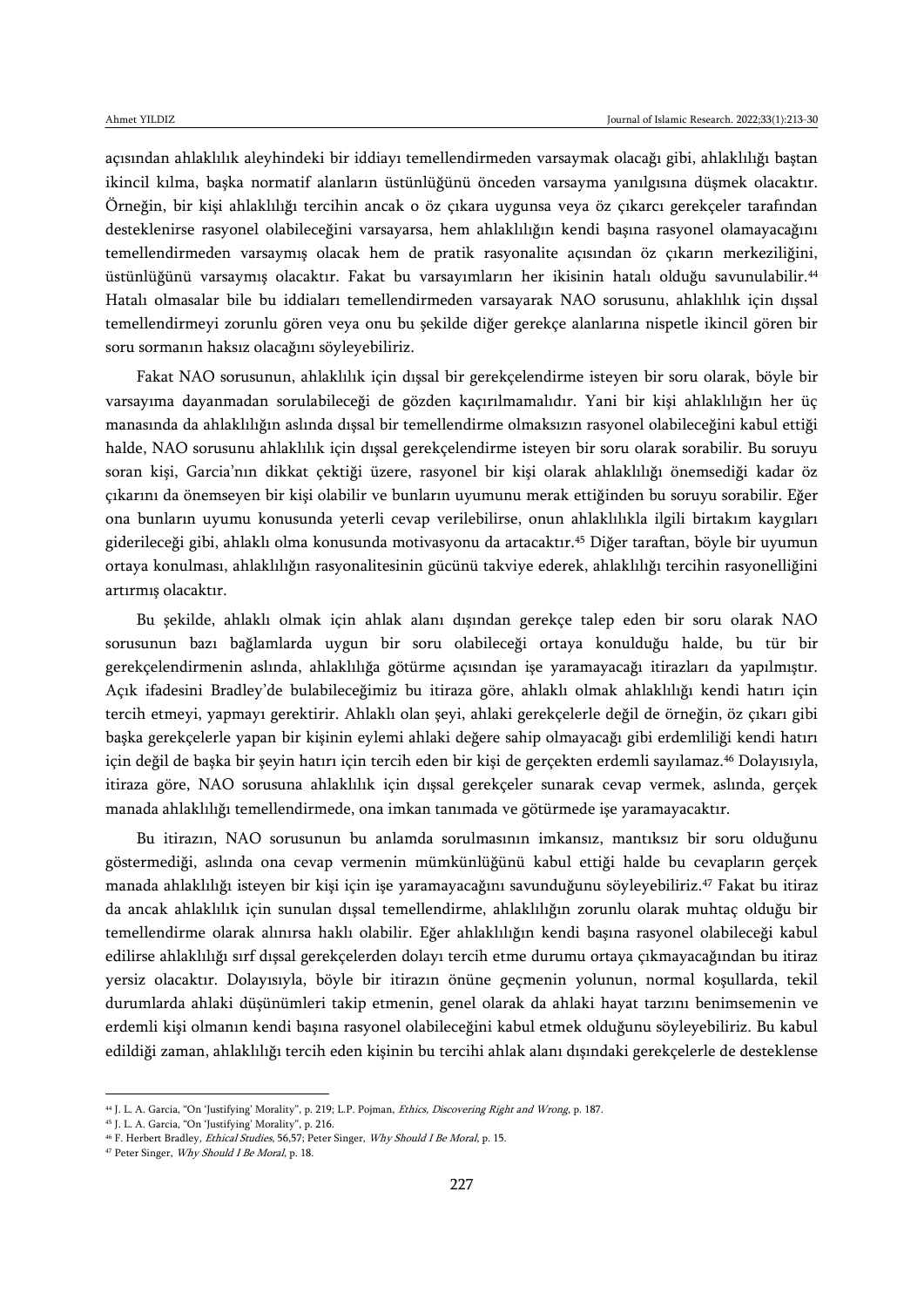bile ahlaklılığı tercih etmesi için tekil eylem durumlarında zaten ahlaki gerekçeler olacağından, ahlaki hayat ve erdemli kişi olma durumlarında da bunları başka bir şey için değil de kendi hatırları için tercih etme imkanı olacağından yukarıdaki itirazın ortaya çıkmayabileceğini söyleyebiliriz. Brock da tekil durumlarda gerçekten ahlaklı eylem ile, menfaatçi eylem arasında ayrım yapmak için, ahlaki gerekliliklerin kendi başına iyi gerekçe sağlayabileceğini kabul etmenin önemine vurgu yapmıştır.<sup>48</sup> Diğer taraftan, böyle bir dışsal temellendirme, başlangıçta ahlaklılığın kendisinin rasyonelliğini göremeyen bir kişinin, dışsal gerekçelerle ahlaklılığı tercih ettikten sonra, ahlaklılığı tercihin kendi başına makul olduğunu görüp artık dışsal gerekçelerden dolayı değil de, ahlaklılığa uygun gerekçelerden dolayı ahlaklı olmasının imkanını dışlamaz. Bu yüzden, bu tür dışsal temellendirmelerin ahlaklılığa götürmek açısından hiçbir işlevinin olmayacağını söylemenin bu açıdan hatalı olduğunu söyleyebiliriz.

Snare ve McCord gibi bazı düşünürler ahlaklılığı savunmak için ahlak alanı dışından gerekçeler sunmanın, aslında gerçek manada ahlaklılık için bir temellendirme olamayacağı, buna götüremeyeceği şeklindeki yukarıdaki itirazın önüne geçmek için, burada ahlaklılığın genel manada, ahlaklı hayatı<sup>49</sup> tercih etme ve erdemli kişi<sup>50</sup> olmayı tercih etme şeklinde alınmasının avantajlı olacağını savunmuşlardır. Onlara göre, eğer ahlaklılık bu manalarda alınırsa, bu manalardaki ahlaklılık örneğin, öz çıkarcı gerekçelerden dolayı benimsenmiş olsa bile, ilgili öznenin hala, ahlaki eylemlerinde ahlaki gerekçelerden dolayı eylemde bulunması ve bu sayede gerçekten ahlaklı olabilmesi mümkün olacaktır. McCord'a göre, zaten sunulan temellendirme, ahlaklı olanı ahlaki gerekçelerden dolayı yapan bir kişiliğe sahip olmayı temellendirmek olacağından gerçekten ahlaklı olmayı temellendirmiş olacaktır.<sup>51</sup> Bu temellendirme ile ikna olarak ahlaki eylemde bulunan bir kişi gerçekten ahlaklı şekilde, yani ahlaki olanı ahlaki gerekçeden dolayı yapan bir kişi olabilecektir. Snare ise bu noktayı açıklamak için satranç örneğini vermiştir. Buna göre, bir kişi niçin satranç oyununu oynayacağına ilişkin satrançsal gerekçeler dışındaki gerekçelerle, örneğin arkadaşına söz verdiği için, eğlenmek için, kendisini ispatlamak için vb. oynadığını söyleyerek bir temellendirme yapabilir. Ama satranç oyununa bu tür gerekçelerle karar verdikten sonra, oyunun kendisini oynarken yaptığı hamleleri bu gerekçelerden dolayı yapması gerekmez. Bu kişi, oyun oynarken satrançsal gerekçelerden dolayı, yani satranç oyununun kendi kural ve stratejilerinden kaynaklanan gerekçelerden dolayı eylemde bulunabilecektir.<sup>52</sup> Aynı şekilde, bir kişi, ahlak oyununu/ahlaki hayat tarzını benimsemeyi veya erdemli bir kişi olmayı, örneğin, öz çıkarcı gerekçelerle temellendirse ve bu gerekçelerden dolayı tercih etse bile bu tercihi yaptıktan sonra, artık yapmış olduğu eylemleri sadece ahlaki gerekçelerden dolayı yapabilir. Böylece, gerçekten ahlaklı bir kişi olabilir.

Fakat bu açıklamaların yetersiz olduğunu söyleyebiliriz. Zira bu yazarların açıklaması ahlaklılığın tekil ahlaki davranışları yapmak manası ile değil, ahlaklılığı gerçekten bir yaşam tarzı olarak benimseme ve gerçekten erdemli bir kişi olma şeklindeki manası ile ilgilidir. Tekil ahlaki davranışın gerçekten ahlaki değere sahip olması için, bu eylemin öz çıkarcı gerekçelerden dolayı değil, bizzat ahlaki gerekçelerden dolayı yapılması gerektiğini söyleyebiliriz. Ama gerçekten ahlaki bir hayatı benimsemek ve gerçekten erdemli bir kişi olmak durumlarında ise ahlaki davranışı ahlaki gerekçeden dolayı yapmak yeterli olmayabilir. Yukarıdaki açıklama sadece bunun imkanını ortaya koyar ve bunu da ahlaki

<sup>48</sup> Dan W. Brock, "The Justification of Morality", p. 76.

<sup>49</sup> Frank Snare, "Can a Moral Man Raise the Question, 'Should I Be Moral?'", p. 504.

<sup>50</sup> Geoffrey Sayre-McCord, "Deception and Reasons to Be Moral", p. 115.

<sup>51</sup> Geoffrey Sayre-McCord, "Deception and Reasons to Be Moral", p. 115.

<sup>52</sup> Frank Snare, "Can a Moral Man Raise the Question, 'Should I Be Moral?'", p. 504.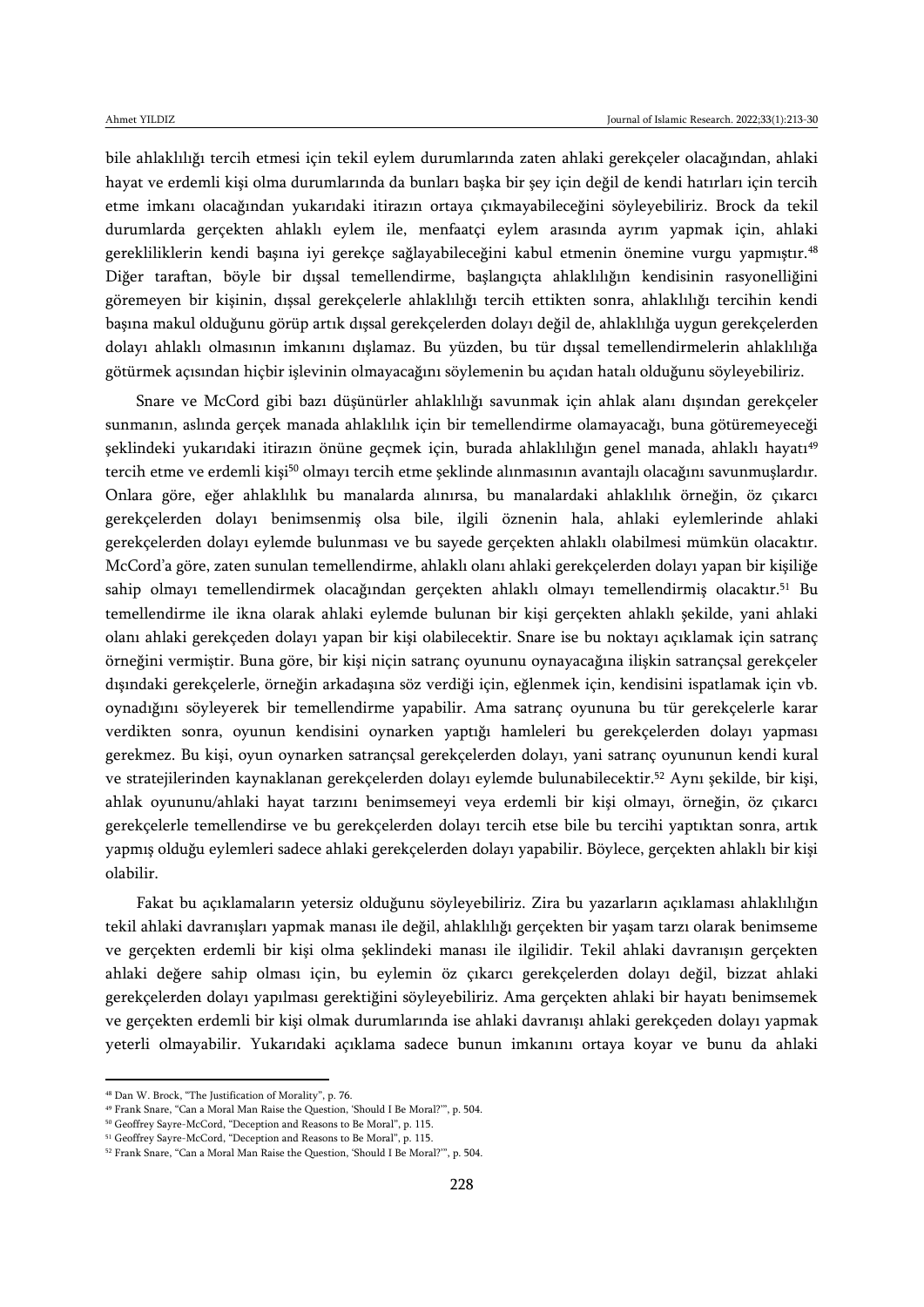düşünümlerin kendi başına iyi gerekçe olabileceği varsayımı ile sağlayabilir. Fakat gerçekten ahlaki bir hayatı benimsemiş olmak için ve gerçekten erdemli bir kişi olmak için, tekil durumlardaki ahlaki davranışa paralel şekilde, ahlaki hayatı ve erdemli karakteri başka bir şeyden dolayı değil de kendilerinden dolayı, kendilerinin özsel değerinden dolayı tercih etmek gerektiği savunulabilir. Yukarıdaki yazarların açıklamasının bu noktayı gözden kaçırdığını söyleyebiliriz. Bu noktayı açmak için Snare'in satranç örneği üzerinden düşünebiliriz. Gerçekten ahlaklı bir hayat yaşamış olmayı ve gerçekten erdemli bir kişi olmayı, satrancı gerçekten seven/satranca samimi şekilde bağlı bir kişiye benzetebiliriz. Bir kişinin bu şekilde değerlendirilebilmesi ve bu açıdan takdir edilebilmesi için, onun satranç oynamaya başka gerekçelerden dolayı karar verip, satranç oynarken, o baştaki diğer gerekçelerden dolayı değil de satrançsal gerekçelerden dolayı hamle yapması yeterli gözükmez. Bu kişinin, satranç oyununu da başka bir şeyden dolayı yapılması değerli bir şey olarak, başka bir şeye araç olarak değil de kendi hatırı için değerli bir şey olarak görmesi ve bundan dolayı oynaması beklenir. Aynı şekilde, bir kişinin gerçekten ahlaklı bir hayat yaşadığını, gerçekten erdemli bir kişi olduğunu söyleyebilmek ve bu açılardan takdir edebilmek için, sadece tekil ahlaki eylemlerini ahlaki gerekçelerden dolayı yapması yeterli olmayabilir. Bu kişinin, ahlaki hayatın kendisini ve erdemli kişi olmanın kendisini de başka dışsal gerekçelerden dolayı veya bir şeylere araç olarak değil kendi özsel değerlerinden dolayı tercih etmesi gerektiği savunulabilir.

# SONUÇ

Sonuç olarak, ahlaklılığın rasyonalitesi, temellendirilmesi hakkındaki bir soru olarak NAO sorusunun en uygun ve makul yorumunun, bu soruyu "ahlaklılığın rasyonel olup olmadığının" ortaya konulmasını, gösterilmesini talep eden bir soru olarak anlamak olduğunu söyleyebiliriz. Bu soruyu bu şekilde anlamak, her şeyden önce ahlaklılığın kendi başına rasyonel olmadığı, ancak dışarıdan gerekçelerle temellendirilebilirse rasyonel olabileceği şeklindeki bir takım varsayımları barındırmadığından veya ima etmediğinden, daha baştan ahlaklılık aleyhine bir varsayımla başlama hatasına düşmekten koruyacaktır. Aynı şekilde bu soruyu bu şekilde anlamanın bu soruya ahlaklılığa ilişkin birtakım hassasiyetlerle karşı çıkan düşünürlerin itirazlarını gidermek, soruya ilişkin yanlış anlamaları azaltmak açısından da faydalı olacağını söyleyebiliriz. NAO sorusu, ahlaklılığın rasyonalitesinin ortaya konulmasını talep eden bir soru olarak anlaşılınca, bu sorunun normal koşullarda mı yoksa çatışma varsayımı ile mi sorulduğuna bakarak ve sorudaki ahlaklılıkla, bu ifadenin tekil eylemlerde ahlaklılık, ahlaklı bir hayat yaşama, erdemli kişi olma şeklindeki üç anlamından hangisinin kastedildiği netleştirilerek cevaplar sunmaya girişilebilir.

Normal koşullarda her şeyden önce, her üç manasında ahlaklılığın kendi başına rasyonel olduğu gösterilmeye çalışılabilir. Bu da tekil durumlarda ahlaki düşünümlerin kendi başına iyi pratik gerekçeler olduğu açık örneklerle gösterilerek, bunu ortaya koyacak bir pratik rasyonalite anlayışına başvurularak ve ahlaki düşünümlerin kendi başına iyi gerekçe sağlayabilme imkanını dışlayan pratik rasyonalite teorileri çürütülerek yapılabilir. Benzer şekilde, ahlaklılık, ahlaklı hayat yaşamak ve erdemli kişi olmak anlamında alındığı zaman, normal koşullarda, ahlaklılığın rasyonelliği, ahlaklı hayat yaşamanın ve erdemli kişi olmanın kendi başına değerli olduğu ve kendi başına değerli olmanın iyi gerekçe sağlayıcı bir özellik olduğu gösterilerek ortaya konabilir. Bu da yine açık örneklere başvurarak, bu yargıyı destekleyecek bir pratik rasyonalite teorisini rakiplerine karşı savunarak yapılabilir. Eğer bu şekillerde ahlaklılığın kendi başına rasyonel olduğu gösterilebilirse, normal koşullarda sorulan NAO sorusu için yeterli bir cevap verilmiş olacağını söyleyebiliriz. Bu tür durumlarda, ahlaklılığın başka gerekçe